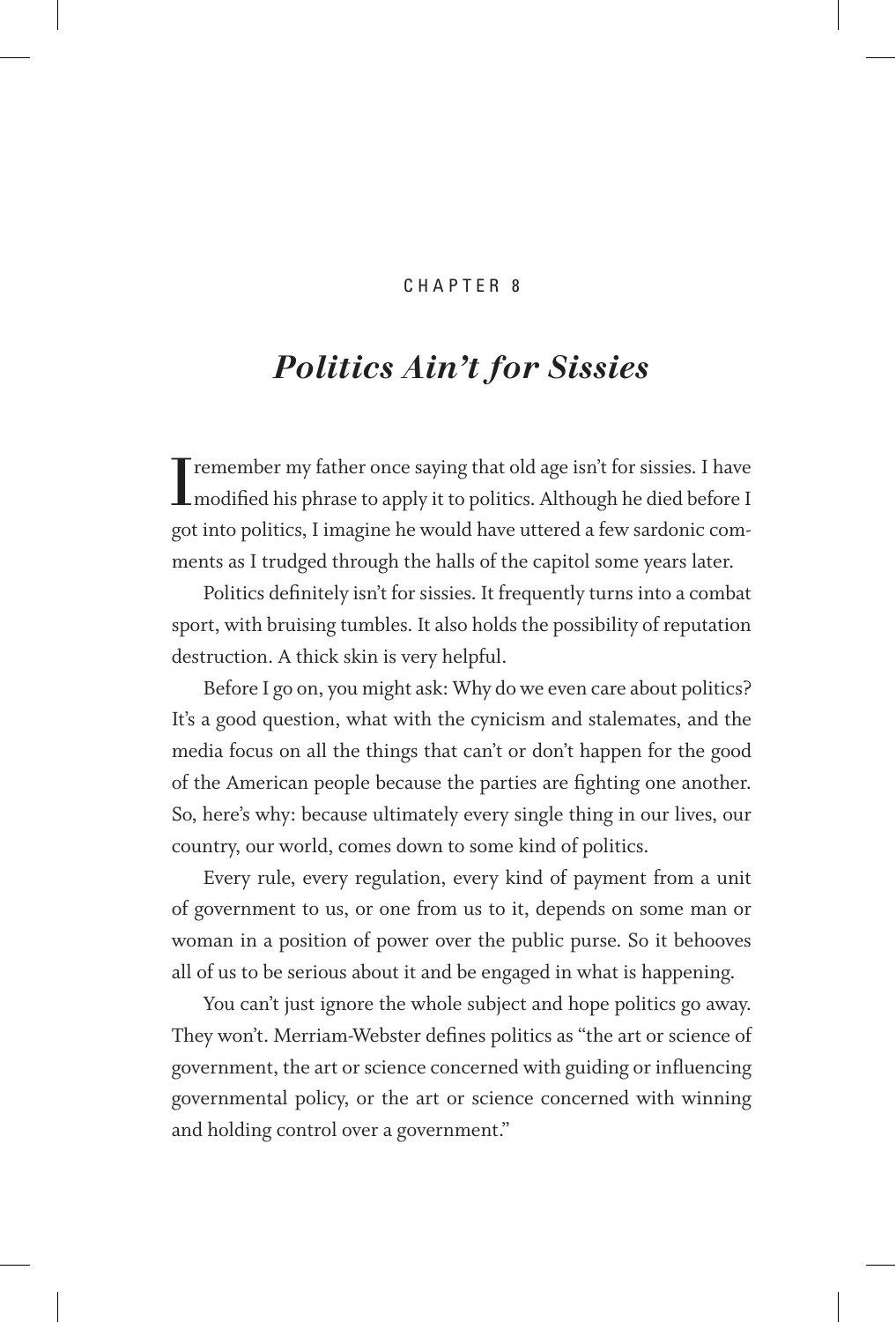The Urban Dictionary has a somewhat darker version when you look up politician—"A person who practices politics. 'Politics' is derived from 'poly' meaning 'many' and 'tics' meaning 'blood-sucking parasites.'"

I wouldn't go that far, but I have to say that I have seen aspects of people in elected office that I do not think reflect the best of our country. Facts matter, but I have seen instances where facts were ignored or shoved aside—all so one side could prevail. And prevailing meant getting their way, their tax, their privilege, their votes for reelection. This is a comment that applies to every political stripe possible—but I am not cynical enough to say everyone in politics is this way. So many people who sign up to serve and represent you and me are really great, honest, hard-working people who genuinely love the job and are public servants in the best sense of the phrase. And I am thankful for their time and work.

As a child, I was only somewhat aware of politics. My father, a Texan to the bone, was a conservative and a Republican. I was sitting in biology class at Vassar when we got the horrifying and terrible news that President Kennedy had been shot in Dallas. It was an absolute thunderbolt for all of us. Republican or Democrat labels didn't matter. The President had been shot and it happened in Texas. The name of the city, Dallas, kept cropping up, as in: "It could only have happened in Dallas." No other state or city would have let this happen. It isn't true, of course, but it left a dark, indelible stain on Dallas that is there to this day. "Yes, JFK was shot right over there," you hear people say. Tourists know exactly where it happened.

When I worked at the Dallas DA's office, my parking spot for the first couple of years was just past the School Book Depository. The grassy knoll was on my right as I walked to the office. I couldn't escape the memory. Nor can anyone today.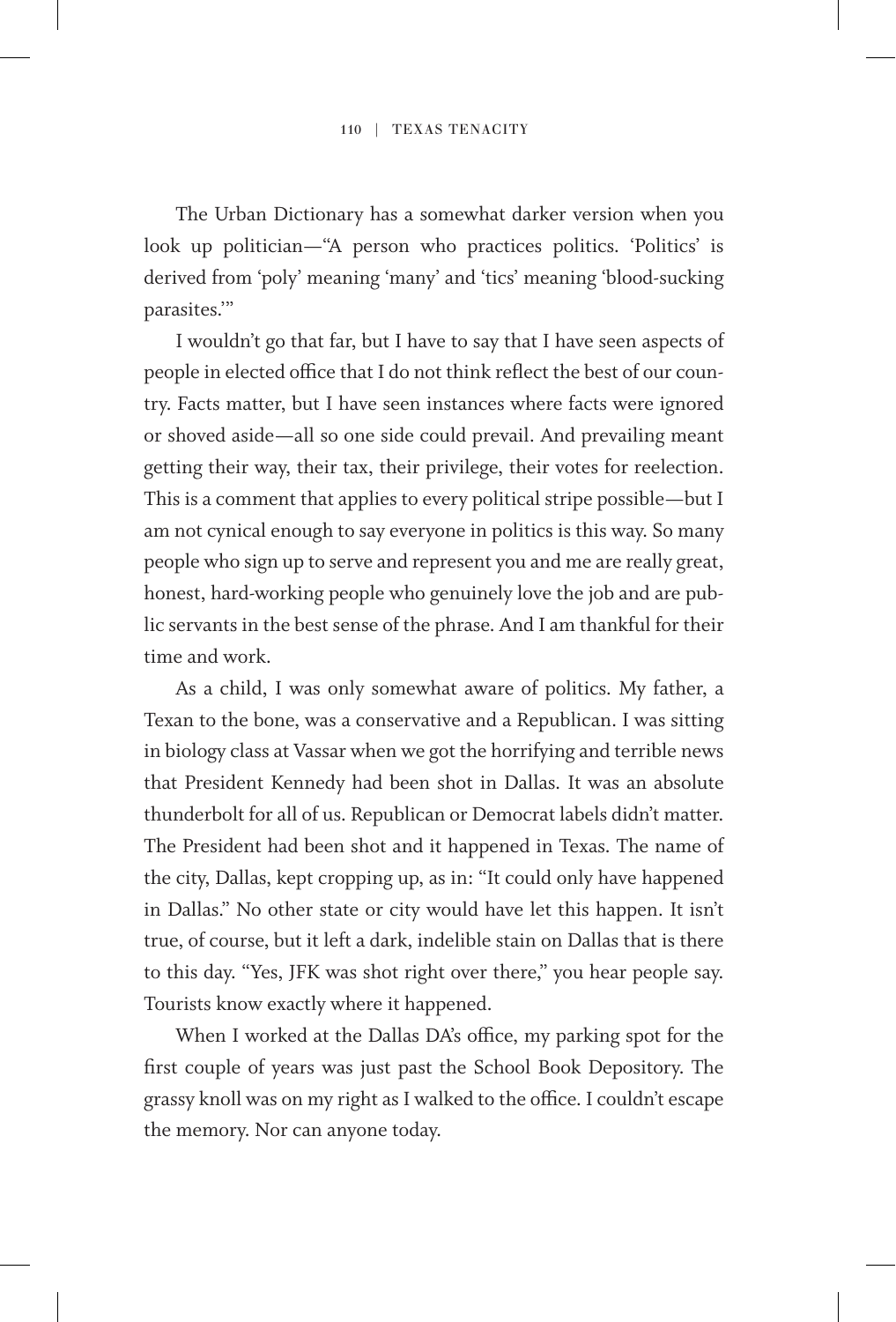I worked for Dallas District Attorney Henry Wade as a prosecutor, and it was made clear we were all supposed to work for his reelection campaign. I walked door-to-door for the first time in my life. Dallas is hot in the summer, and we were starting the reelection effort in the hottest time of the year. I liked Mr. Wade enormously but wasn't happy that as a public employee I was pressured into working for him on his campaign. Nowadays this is not permitted, and there is much more scrutiny of the practice, which is good and right. But I did learn about going door-to-door, an experience that came in handy when it was time for me to do the same on my own behalf.

A year after my father's death, I was elected to the Texas and Southwestern Cattle Raisers Board of Directors. TSCRA was created in 1877 by a group of forty cattlemen who wanted to curb cattle theft and today has more than 15,000 members in Texas and the surrounding states. It's a strong and influential organization and a very important advocate for those in the cattle industry. I was one of only a couple of women to be so chosen. It was definitely a man's world at the time. But nonetheless, as a bona fide rancher, I was made very welcome. We ranchers talked about cattle, rain, water, grass, trucking, and a whole host of issues pertaining to our chosen livelihood.

Water was always a topic of much interest in the group and frequently the focus of potential legislation in the Texas legislature. The themes of conservation had direct meanings for us. We faced very different issues in the high desert than did ranchers in the piney woods of East Texas with its abundant water supplies; but access to and regulation of water were of real import to everyone—ranchers, farmers, and city dwellers, too. On our own ranch in West Texas, we always worried when the wind died, because when the windmill blades didn't turn, the water didn't get pumped, and we would then have to be careful about our water use. The presence or absence of wind was a major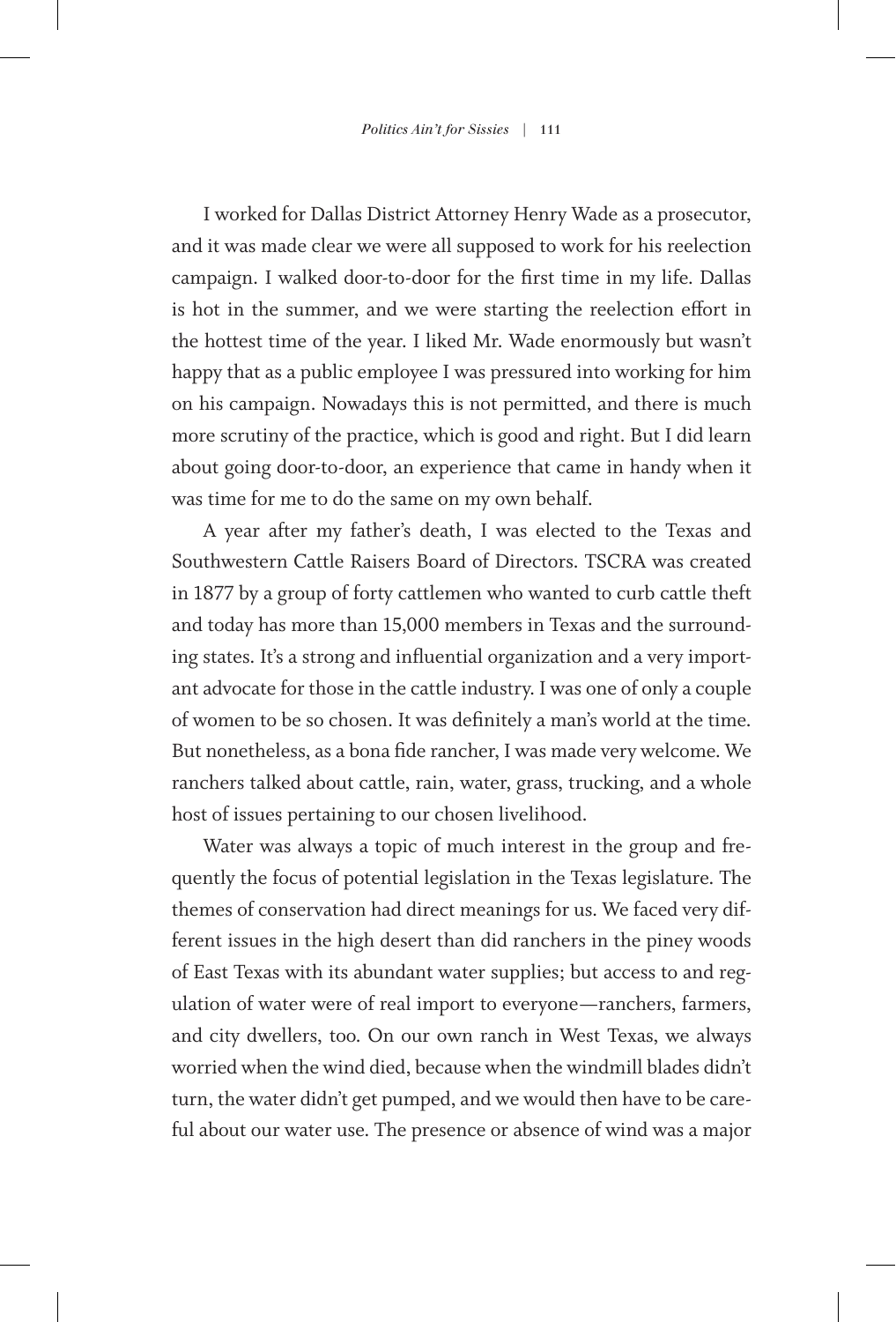issue, unless you had another form of energy to lift water from the ground. When you spend a fair amount of time as a kid listening to water drip into a metal tank, you get a wholly different appreciation of its importance.

*I think being an active and concerned citizen is something all of us should be—it's good for our own lives, but more importantly, it's great for our democracy.*

Because I was on the board of the Cattle Raisers, and because we had moved to Austin, the state capital, I was asked to testify before the Texas legislature on water issues. Proximity to the capitol didn't imply expertise, however. This was going to be entirely new for me. I was excited about learning something so different from what I had done previously, and which had the potential to get lawmakers to make changes that impacted the state's citizens. I had certainly grilled witnesses before in my legal career, but hadn't been on the receiving end of questions. I went to the Senate Natural Resource committee hearings. I learned the room number in which they were held, filled out the required witness card (they wanted to make certain you were truthful in your testimony, find out whom you were representing, and how to get in touch with you later). Then I waited for my turn to make comments to the committee and the nearly one hundred people in attendance. I continued to testify throughout the 1991 legislative session, which started in January and ended 140 days later. The session follows this same schedule every other year in Texas, so citizens and others have an opportunity to talk to lawmakers and participate fully in this legislative process. I had begun to figure out where things were in this law-making body and how things got done, but I certainly didn't envision myself as any kind of expert. I thought of myself as more of an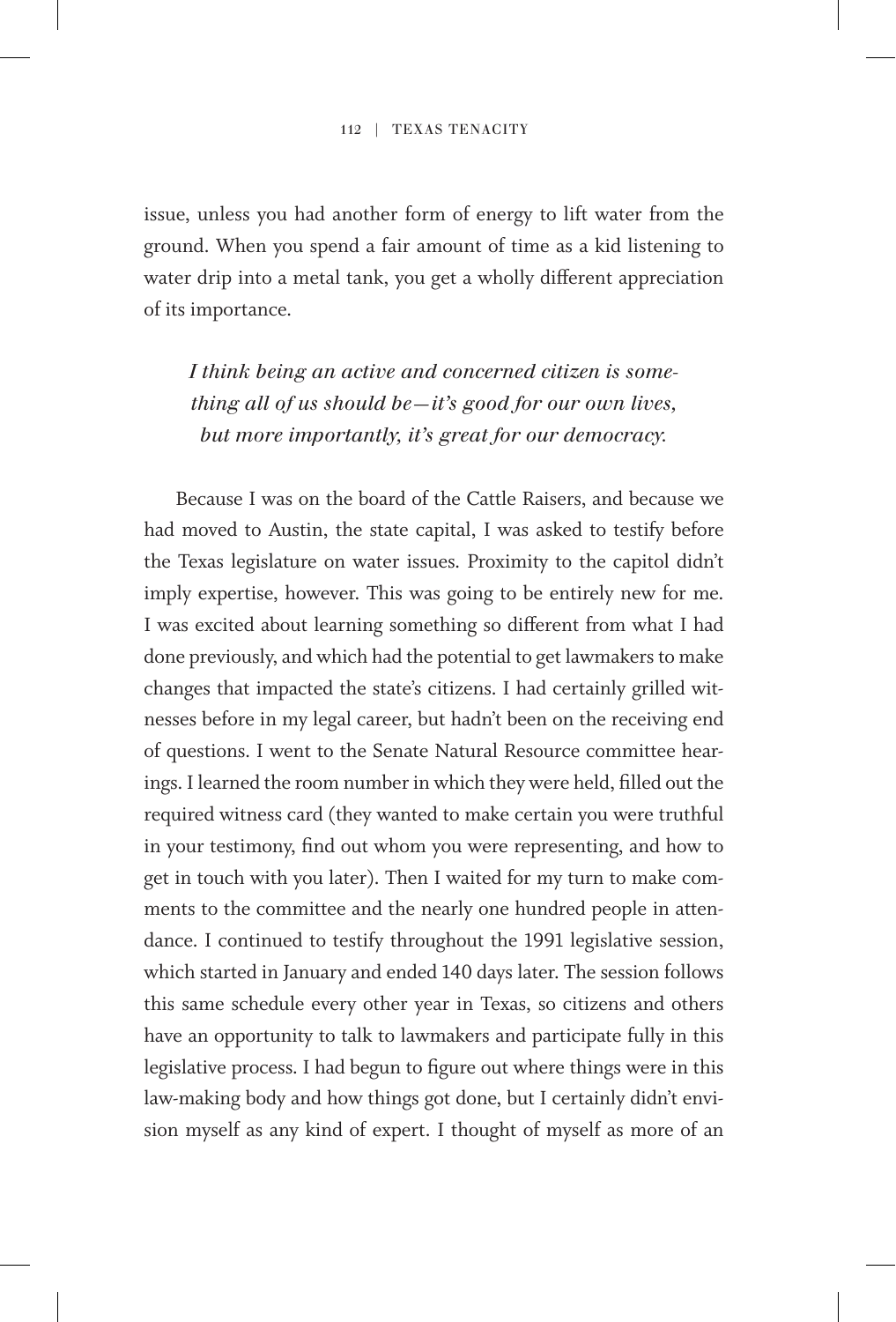active and concerned citizen. To this last point, I think being an active and concerned citizen is something all of us should be—it's good for our own lives, but more importantly, it's great for our democracy.

When I was asked by the TSCRA to think about helping in the capitol, I didn't know where to start. I called around Austin, joined another association related to farming and ranching, and followed in their footsteps. I needed an adult guide, and I was lucky to get one, a man from the Texas Farm Bureau. And it certainly helped that he was even taller than I was so we could keep pace with each other.

The very first day I walked into the capitol with my so-called guide, at the beginning of the 1991 legislative session, I was just beginning to learn where things were. After figuring out where to park and which door to use, we ran into a very tall man who grabbed me and gave me a big smacking kiss on the cheek. He was a complete stranger.

I had just met Edmund Kuempel, the state representative from the Seguin area of Texas. He was a big guy, with a broad face and a very friendly smile. I was in a dress with heels and we stood eye to eye. Texans are friendly, but this was unusual, even for Texas. I later called him Kissing Kuempel and found out he invariably kissed every woman he met on the cheek.

I asked around about him, because of the kiss. It turned out he was a staunch supporter of property rights, involved in protecting natural resources, and was a well-liked and respected member of the Texas House of Representatives. He just had that very distinctive quirk. This was the '90s, after all. What an introduction to Austin politics! He was definitely unforgettable, and he became one of my greatest allies and friends during my time in the Texas House.

Those first few months in the state capitol were eye openers. People walked quickly from place to place, then sat quietly in rooms where committees met. I saw state senators treat visitors and witnesses with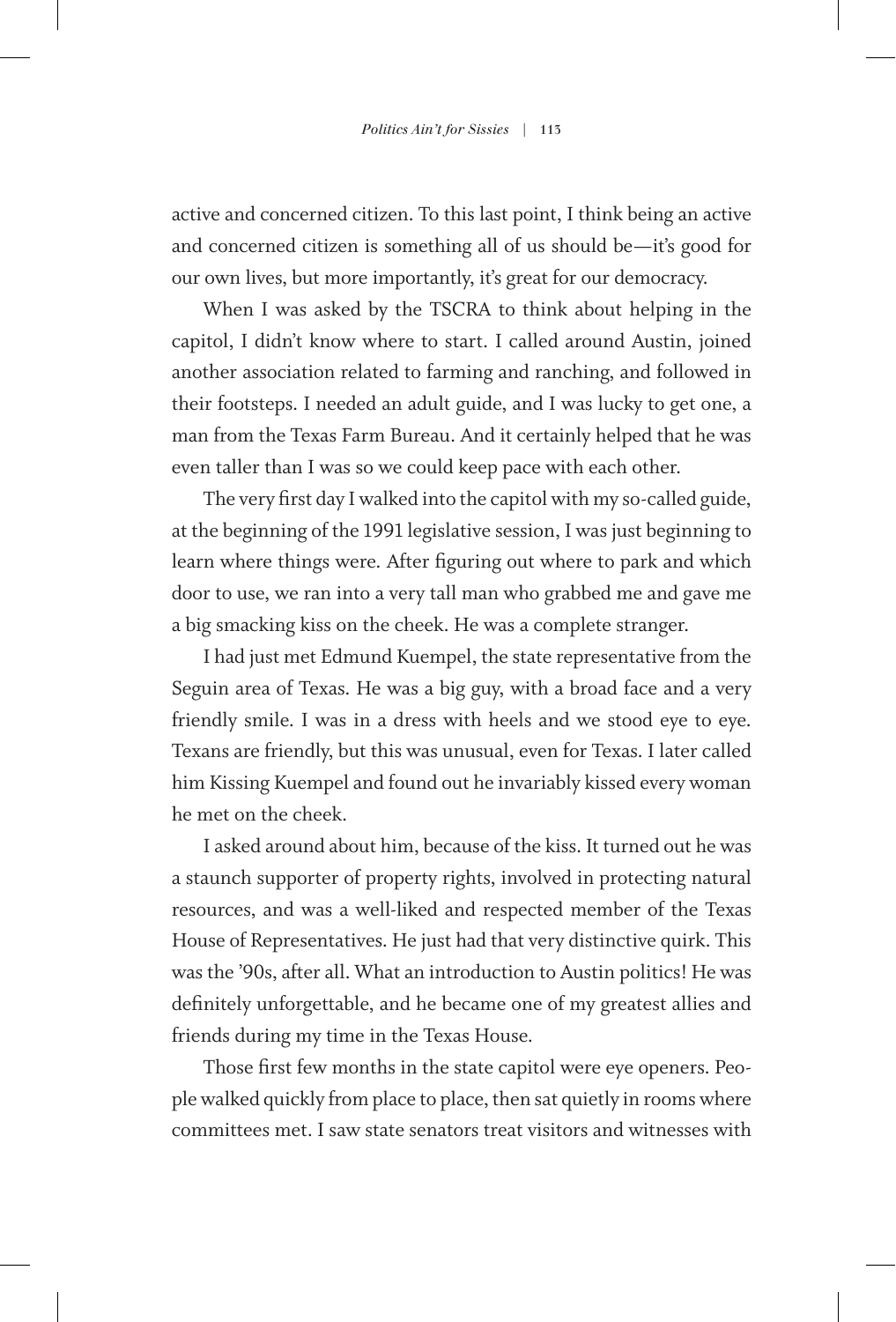great courtesy, as well as great disrespect. The political arena is filled with all kinds of people, as you might imagine. Some really care about what they are doing, knowing they were hired by the public to perform a task. Others seem to find the setting a great place to stroke their egos. Others just show up. The sausage gets made and the process is not always pretty.

\* \* \*

A few days before the end of the 1991 legislative session, which had just completed its every-ten-year redistricting process, I was sitting in the gallery above the senate chamber when a friend of mine suggested I should run for the legislature. A new seat had been created in Austin, where I lived, and would favor a Republican. He said very memorably, "It will be a piece of cake." I thought, Okay, this sounds really interesting. I can participate more fully in this great process, listen to citizens, and propose laws I think will be helpful to citizens who want more access and understanding of their government. And I can advocate for ways to make government more responsive to the people of Texas. Great! And I am pretty fearless about new opportunities, right? Plus, I have a law degree, some work experience. Sure. I'll do it. It will be a piece of cake, right?

Not so fast.

What drove me to even consider running for office was that for years I had thought that government ought to be open, transparent, and accountable. In the ranching business, money was tight, and if you didn't have it, you didn't buy that truck, replace those several miles of fence, or get that year's dream object. But we depended on ourselves and were honest about our finances. To do anything else was to court disaster. But was the same true of our government?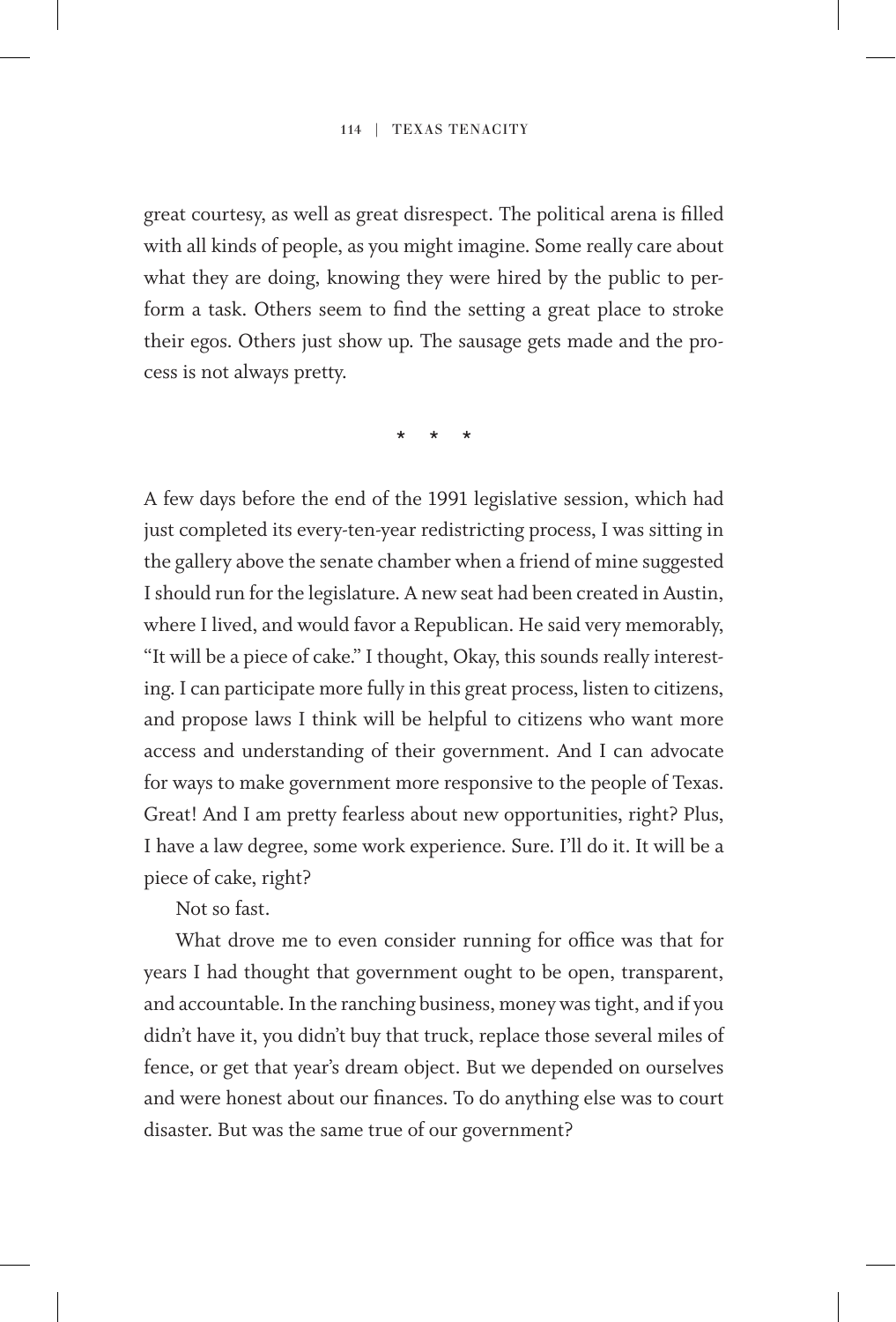Everyone should read Elmer Kelton's *The Time It Never Rained*. While it pertained to the drought of the fifties, he made the point that self-reliance and independence are worth more than nearly anything else. I think these qualities should apply to politicians as well. His book is about stoicism, endurance, optimism, not getting suckered, and not quitting. I liked it and wanted to be like the main character.

So why did I end up running for office? It wasn't just that someone told me it would be a piece of cake. The election process was certainly not. The primary was followed by a runoff, then a recount, then a lawsuit, and finally I won by two votes. But what did I want? Why do it?

I felt that things could be made better.

Obviously there were some real stars, people I admire today. But there were an unfortunate few whose power derived simply from longevity, and their lack of talent showed. I had been willing to fight for children as a prosecutor, and I said I would take that same energy and fight for Texans in District 47 in Austin.

First of all, I needed some real advice and help. I needed to run and win in the March Republican primary, and then I would be running against the Democratic candidate in the November general election. I was referred to a man named Bill Miller as a potential consultant. I went to meet him at his office on a Saturday in a downtown building. I could see his office with its door open at the end of the hall. Strangely, the ceiling literally appeared to have fallen in. The place looked pretty much of a mess. I wondered what on earth had gone on—and why someone had recommended this man to me as a consultant.

I walked in, introduced myself, and we shook hands. I had already sent him information about my background. He pointed to the ceiling and said, "I really need this consulting job." I must have looked shocked, because he started laughing uproariously, with a totally distinctive laugh—which made me laugh too, of course. I was to learn his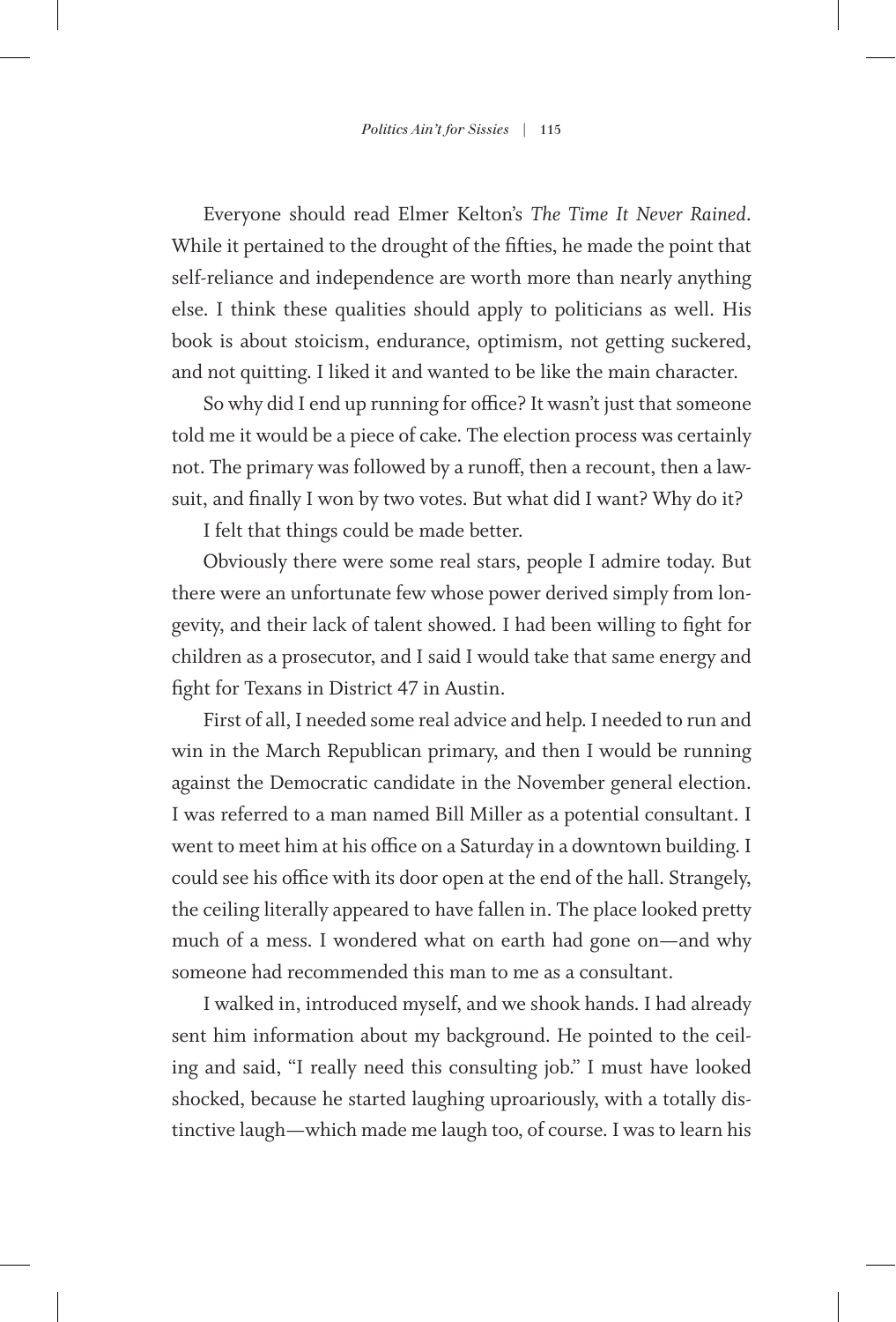#### 116 | Texas Tenacity

laugh was one of the unique traits of this really talented man. Even thinking about it now makes me smile.

## *You have to feel that you are on a mission; otherwise the process is too difficult.*

Bill guided me through the campaign process and sent me to a campaign school for a couple of days. I had to learn how to ask for money, which is not for everyone, but absolutely necessary if you are going to run for public office. I have since become very adept. He and I formed a great bond, and I thoroughly enjoyed working with him. Through Bill, I met Lisa Woods, who worked for him at the time, and who has become a lifelong friend.

I was naïve, of course, but when I went campaigning door-to-door, I truly believed I could deliver things that people either wanted or needed. You have to feel that you are on a mission; otherwise the process is too difficult. It helped that I liked meeting new people and was spurred on by the possibility I really could help them.

When walking door-to-door and visiting with potential voters, you need three things: a way to be memorable, campaign materials to hand out, and a short speech that conveys everything you need to say about yourself, your views, and your experience.

I needed to be distinctive. I was tall, but the voters wouldn't have known that without seeing me in person. I needed something else. This was going to be quite a race for a very desirable legislative seat. What could I do? I had been in a parade once and watched a congressman throw plastic pickles out into the crowd, much to their delight. His name was Jake Pickle and he represented the Austin area in the United States Congress for over thirty years. If you are from Austin, you have probably seen his name on several buildings, and there is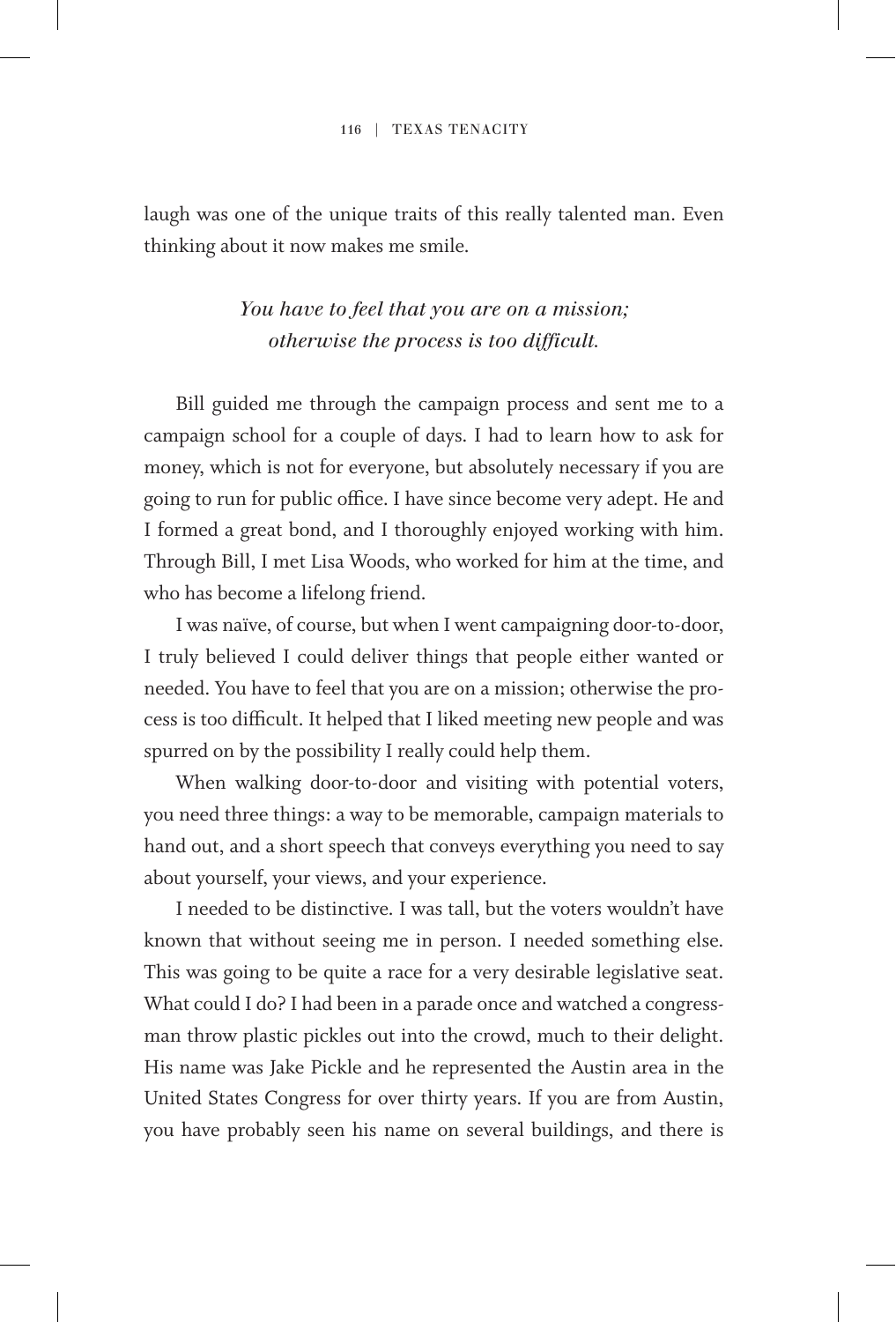an elementary school in his name. The *eureka* moment arrived. The next business day I ordered a few thousand combs with my name on them. Combs handing out combs. I thought it was so clever. Over the years I have handed out probably 150,000 of these little treasures. Giving them to hair-challenged gentlemen was interesting, but they all seemed to have a great sense of humor about it!

> *Well, the lady energized the hell out of my hair. Teased, backcombed, and sprayed, my hair gained me three inches in height.*

Every candidate had a push card to give to voters. It had a picture of the candidate, some relevant facts or position statements, and was meant to be immediately persuasive. You could also punch a small hole it, attach a rubber band, and hang it on a door for voters in case they weren't home when we came by—or, if they were hiding in a back room of their house waiting for us to leave them in peace. Bill decided he wanted me to have my hair and makeup professionally done for the photo on the push card.

The appointed hair and makeup day arrived. I submitted to the makeover and when I was able to see what I looked like, I was stunned. I was wearing a blue summer dress, which I had been advised would make me look energetic.

Well, the lady energized the hell out of my hair. Teased, backcombed, and sprayed, my hair gained me three inches in height. The eyes next. Blue eye shadow to match the dress. Lip gloss. Not the usual Susan look . . . at all. But I was running for public office and needed to look friendly and approachable.

\* \* \*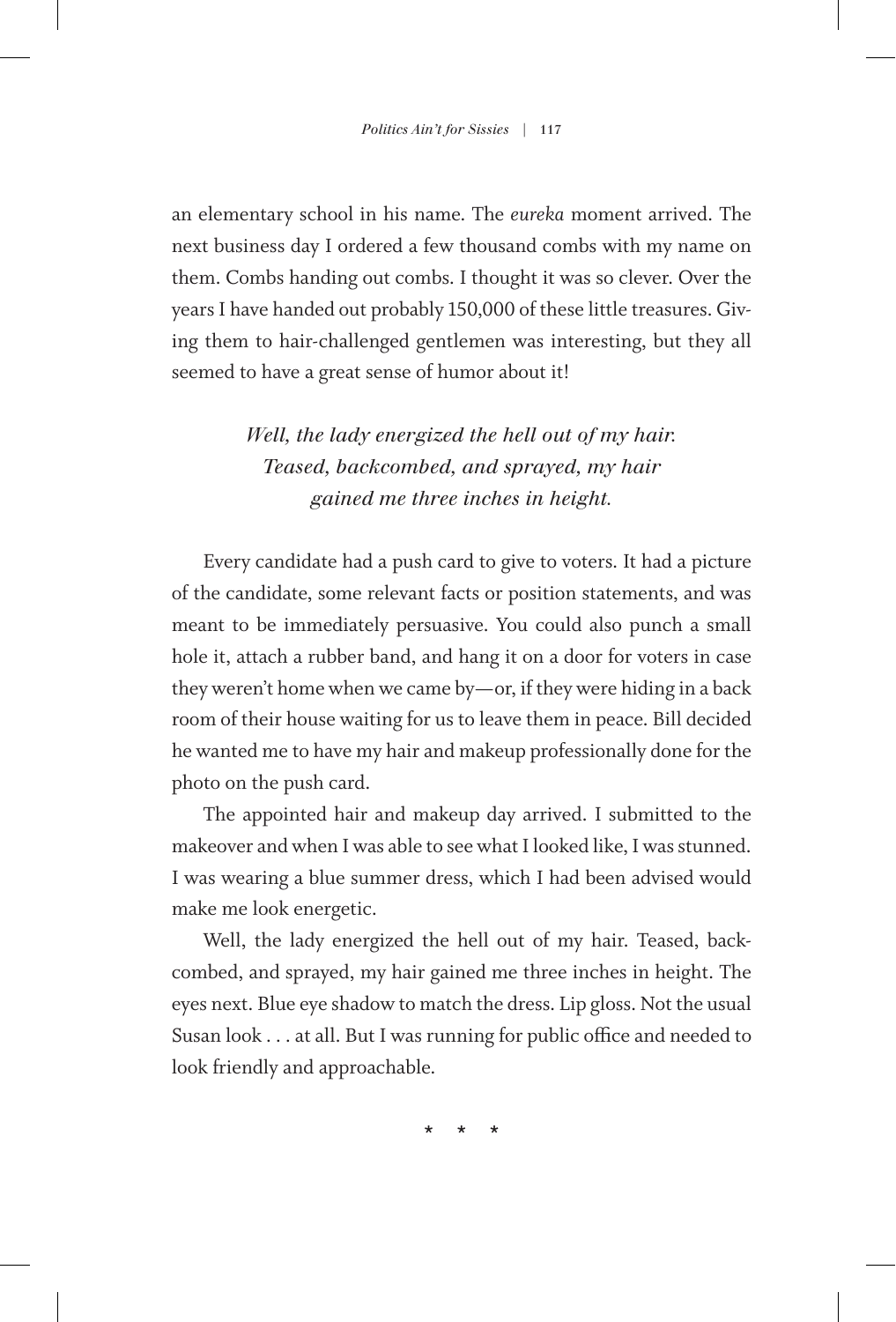Going door-to-door and handing out combs isn't always fun, but it's really important in an election and it's a great way to find out what is on the minds of the citizens you aim to represent.

I needed help of the most basic kind, and there were women in the district who offered it. I was overwhelmed with their kindness and support. Sometimes they would come to my house, sit at my dining table, and address invitations, work on maps for going door to door, and work on postcards. They also came to my small campaign office and worked the phones. Many of them were donors to my campaign. It was wonderful to be embraced and supported by these women women supporting other women. Most of these women were in their late forties and early fifties and some older, but they all felt it was important to be part of the process. I could never have paid for the incredibly wonderful free labor these women provided. The majority of them were members of the Texas Federation of Republican Women, a grassroots community interested in electing Republicans and always helpful to women.

Interestingly, when I first ran for office, I was always told that women held a 3–4 percentage point advantage over men in elections. My own experience was a bit different. I ran against four men in the Republican primary and I towered over them all. "I am head and shoulders above all my opponents," I said. "I have the highest profile in the race." "All my opponents look up to me." I have a really bad habit of liking puns, and I uttered those phrases more than once, which didn't endear me to the men. But at least I was having fun. And I studied, learned, and prepared to deliver a speech conveying just enough information to be relevant in a short period of time—the elevator speech.

Politics is like being in sales—you are selling the notion that you can do things for the people who elect you, and part of running for office is the sheer retail nature of it. Retail means sales—and what you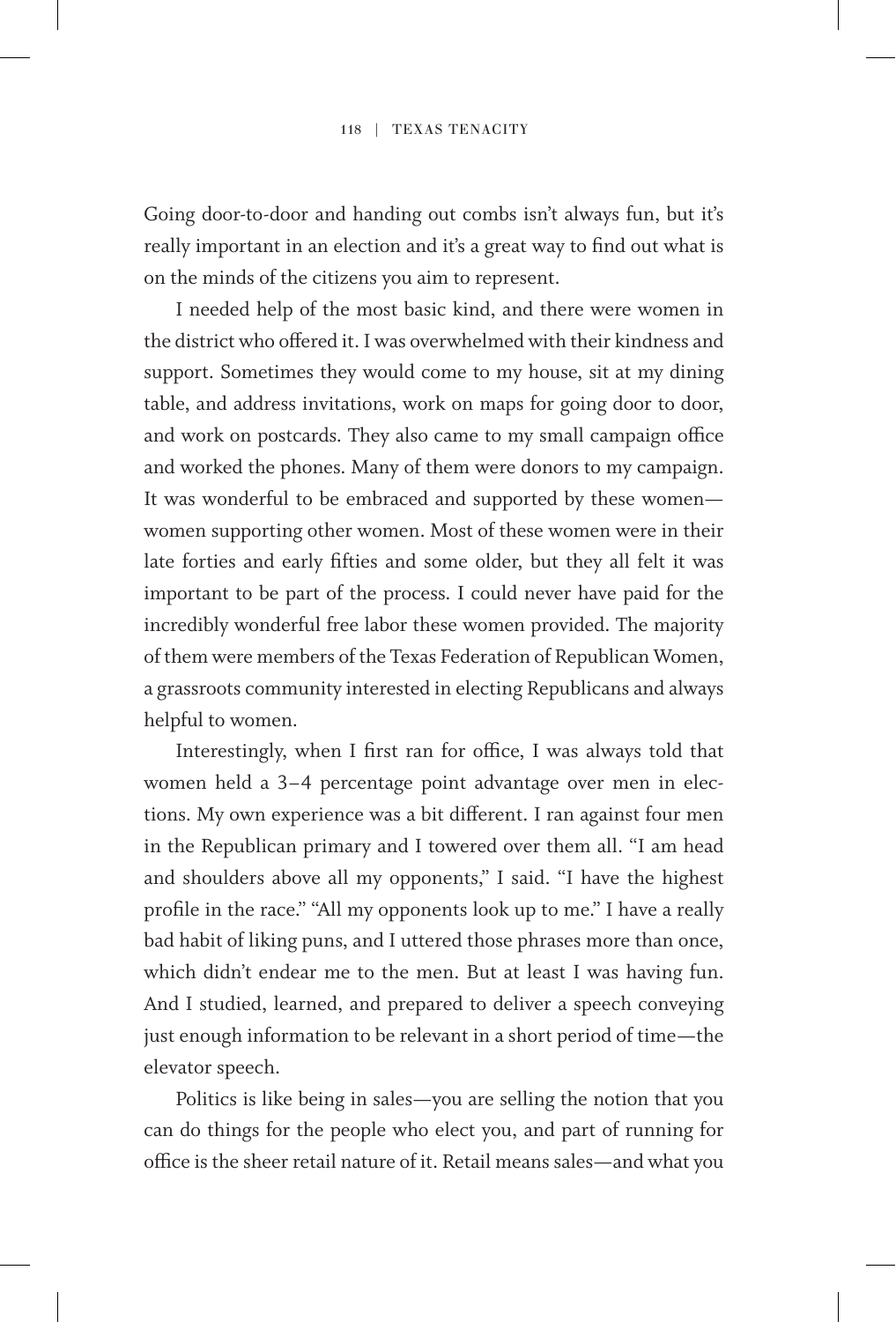look like matters. When it is hotter than the hinges of hell and you are trying to convey coolness and calm at the front door of a prospective voter's door, well, it isn't easy.

Going door-to-door in sweltering heat knowing sweat is running down your back is not exactly the image of beauty you see on glossy magazine covers. I solved part of that problem by wearing white shirts, khaki skirts, and flats. The sweat was still there but mostly invisible.

I was trying to deliver some of my campaign materials to a door in a small community outside of Austin one day. A pickup truck was parked on the side of the street and as I approached the door, the sound of metal or a chain dragging caught my attention. The sound was getting louder and closer when a giant dog leaped out from under the truck, struggling to get to me and sink his teeth into my legs. Only the end of the chain held him back.

Yes, I was running. Running for office! I got the hell out of there. Not embarrassed much. Ever seen a cat fall wrong and then look around and glare? I suspect I did the same thing. Did anyone see me run? I left the next two streets off my door-to-door route.

Going to a door near dusk when you loom large is a challenge for the homeowner who might be unnerved at the long shadow. Because I was so tall I had to always stand back from the door.

The whole process of campaigning was daunting. I wasn't exactly a super chatty person, but I had to learn to tell my story, why I was running, and attempt to be memorable. I am grateful I was inspired by those plastic pickles and had my combs to rely on.

Another way to garner votes and get your message out is to attend functions or go where there are voters that you can approach. A memorable event occurred down in south Austin. On Friday nights at the Manchaca Fire Station there was a weekly fish fry, and the customers waiting in line often had a beer . . . or four . . . before picking up their food.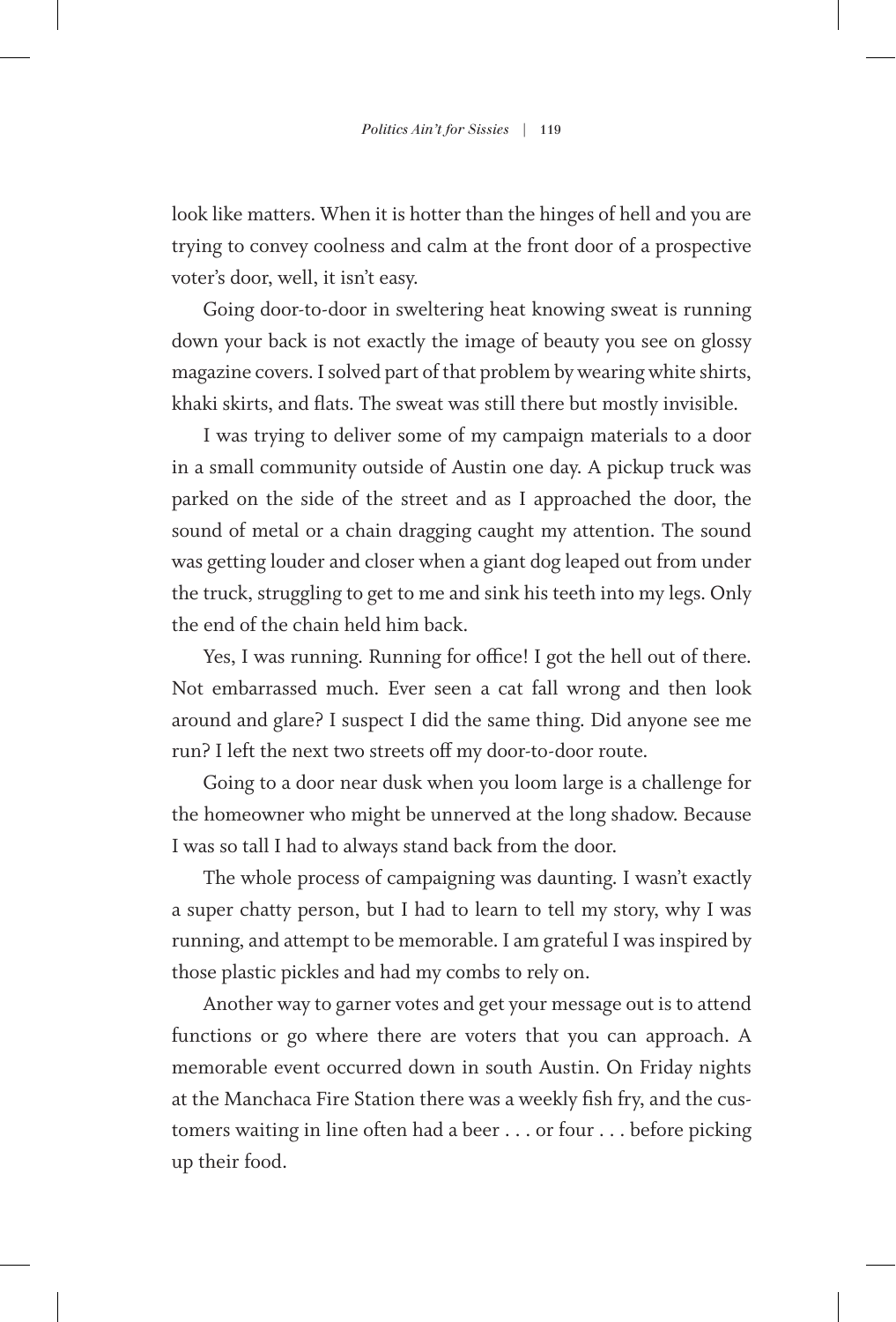I had a stack of my push cards, which showed my photograph with that great new hair and makeup. I was ready with my elevator speech and my door-to-door speech, which had both worked well so far. I had not, however, previously dealt with the well-on-their-way-to-beinginebriated group.

I stated to one woman that I was running for district 47 in the Texas House of Representatives, and began to give my background. I explained that I was walking door-to-door, was a small business owner and former prosecutor, and hoped to get her support.

She stepped back and eyed me suspiciously. "Prostituter . . . walking door-to-door?"

It took me a minute to realize when I had said "prosecutor" she thought I was in a very different kind of business—on the other side of the law. I sputtered that I was former assistant district attorney—I threw people *in* jail—I was not a former prostitute!

I'm not sure what the economic model for door-to-door prostitution would have been, but it couldn't have been very lucrative. After that, I was careful never again to say "prosecutor." Lesson learned. I also believe the photo—the teased hair and brilliant blue eye shadow gave the woman the wrong impression. We changed the picture.

The March primary ended with two out of the original five candidates in a runoff, and I had about forty-one percent of the votes going in. Then my opponent's political dump truck pulled up and unloaded all kinds of insane and negative stuff about me. I had preserved good manners and emphasized only the positive up to that point. However—negative stuff absolutely works. Time was so limited before the runoff that we didn't have enough of it (this was before Facebook and Twitter) to mount an effective reply. I could feel the mood shifting.

On the night of the runoff election, it looked as though I had lost by twenty-two votes. The next morning, I got up and sent letters to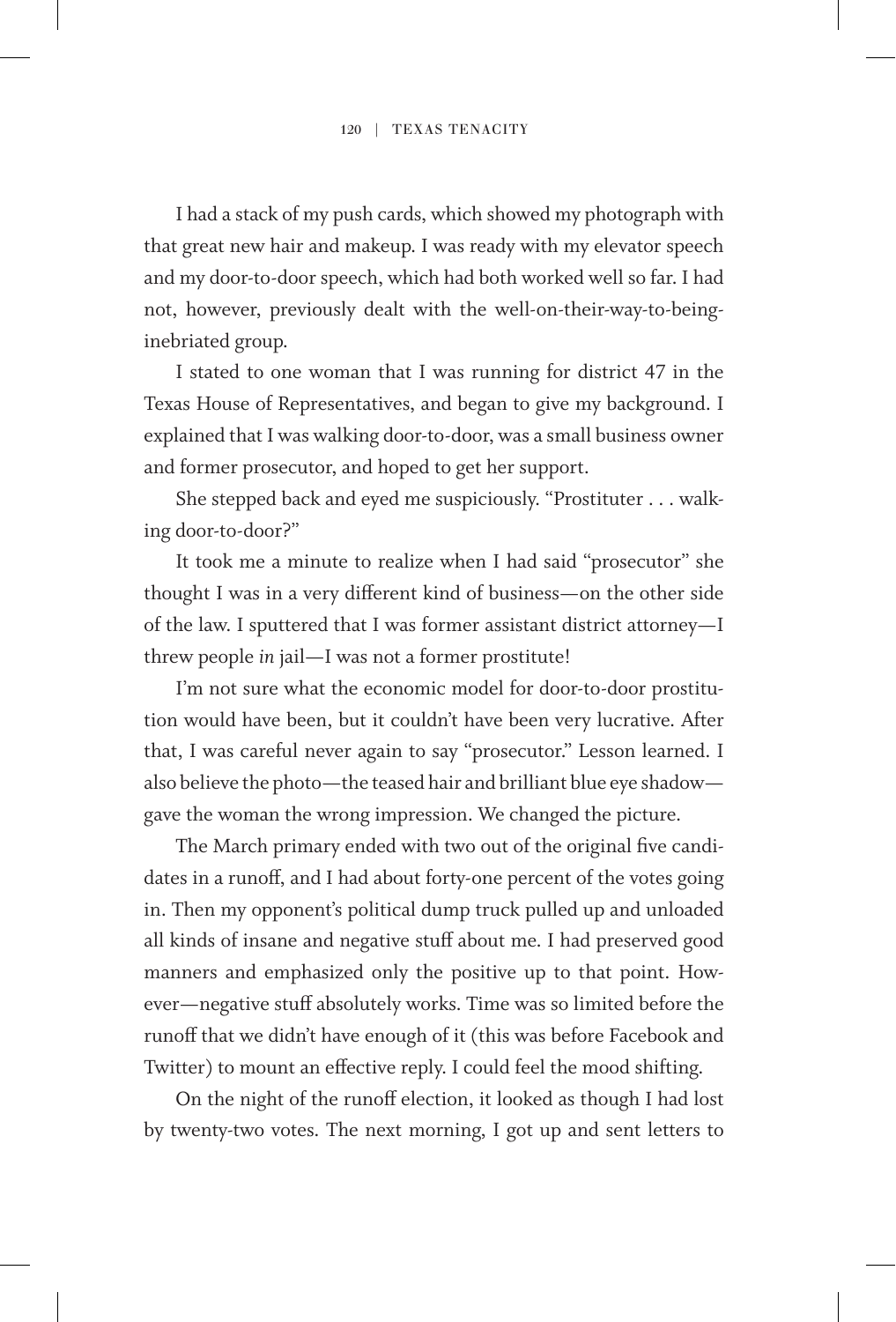all of my supporters thanking them for their hard work and stating how much I had enjoyed the effort. It was not easy—it wasn't so much that I had lost, but that so many people had worked so, so hard to help me win. Some of these people I had just met, but they gave up every Saturday for months to walk door-to-door and encourage others to vote for me. Or they made phone calls to voters on my behalf, or mailed postcards to friends and neighbors asking for their votes. Some even sent me their hard-earned money to support the printing of push cards, to buy more combs, or pay a few of the campaign staff. It was a humbling and wholly unique experience. Literally, it took an entire army of people to get to election day. And although it appeared I had lost, I enjoyed the experience immensely, learned a lot, and believed I had made a bunch of friends.

But politics can often breed suckers. Through the years and through the elections, I have learned a few tough lessons. The morning after my supposed loss in the Republican primary, many of my so-called political friends vanished. I had written a winning and a losing version of my thank-you letter. My campaign director sent the "losing" version out the morning after the runoff, which was Wednesday. Instead of staying and doing the work she had agreed on, by Thursday morning she had cleaned out her desk, removed her family photos, and vamoosed. Gone. Adios. I had expected her to continue working for several weeks as we shut down the office because I was paying her to do so.

When it was discovered just two days later that there was a box of votes in a precinct that had not yet been counted, she called and wanted to know if I needed help. Thanks, but no thanks. On top of it all, I also discovered she had augmented her educational background on her résumé. I was dismayed but by that point unsurprised.

I very much place a premium on good, straightforward people, as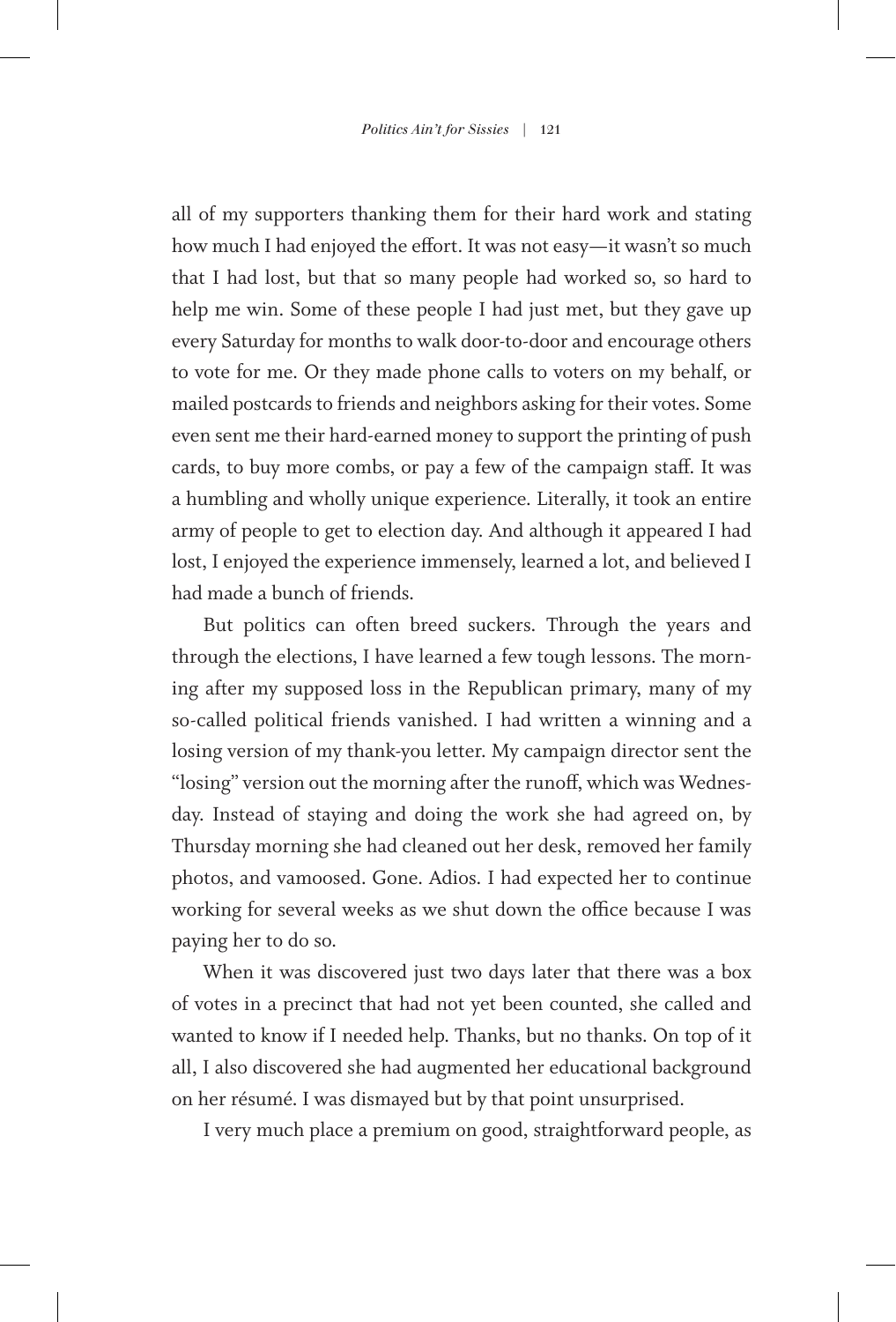we all should. How much does honesty cost? Not much. But, as I had learned from my father, the opposite is expensive—in life, friendships, jobs, happiness. That knowledge helped prepare me for the world I was about to step into—in ways I had not yet contemplated.

Yes, politics brings strange people to the table. But it also brings really good friends. That Thursday, before I realized there was still a chance for me in the runoff, I was walking in a parking lot from a local store. Toni Barcellona, a woman I have now known for over twenty years, was driving by and stopped to greet me really warmly. I needed a little TLC and she gave it! Not so the people who had been waiting for me to get power so I could help them in my new position. She was a friend who knew what it's like to have ups and downs. She is a strong, focused, honest person, and I am happy to say that she is very successful, still in her chosen arena, politics.

So, back to the votes. Two days after the election, a courthouse in a suburb in the district discovered a box of votes that had been locked up but never counted. This discovery was thanks to the keen observation of the teenaged son of the person who first encouraged me to run for office—Brad Shields, the guy in the Senate gallery who uttered the "piece of cake" phrase. The number of votes had been seen but not tallied for either the "winner" or me. I had to make a formal request for a recount and pay for it personally in order to even get the box opened. No, this was not 1948 in Duval County, Texas, where a box of ballots was "discovered," helping LBJ pull out a victory over Coke Stevenson for a congressional seat. This was 1992 in Travis County, and this was a legitimate discovery.

The recount showed that I had won by seven votes. Friends joked that my new name was Landslide Combs, modeled on Landslide Lyndon. My opponent said he wouldn't file a lawsuit, and that he believed I had won fair and square. Sure. At five minutes of five on the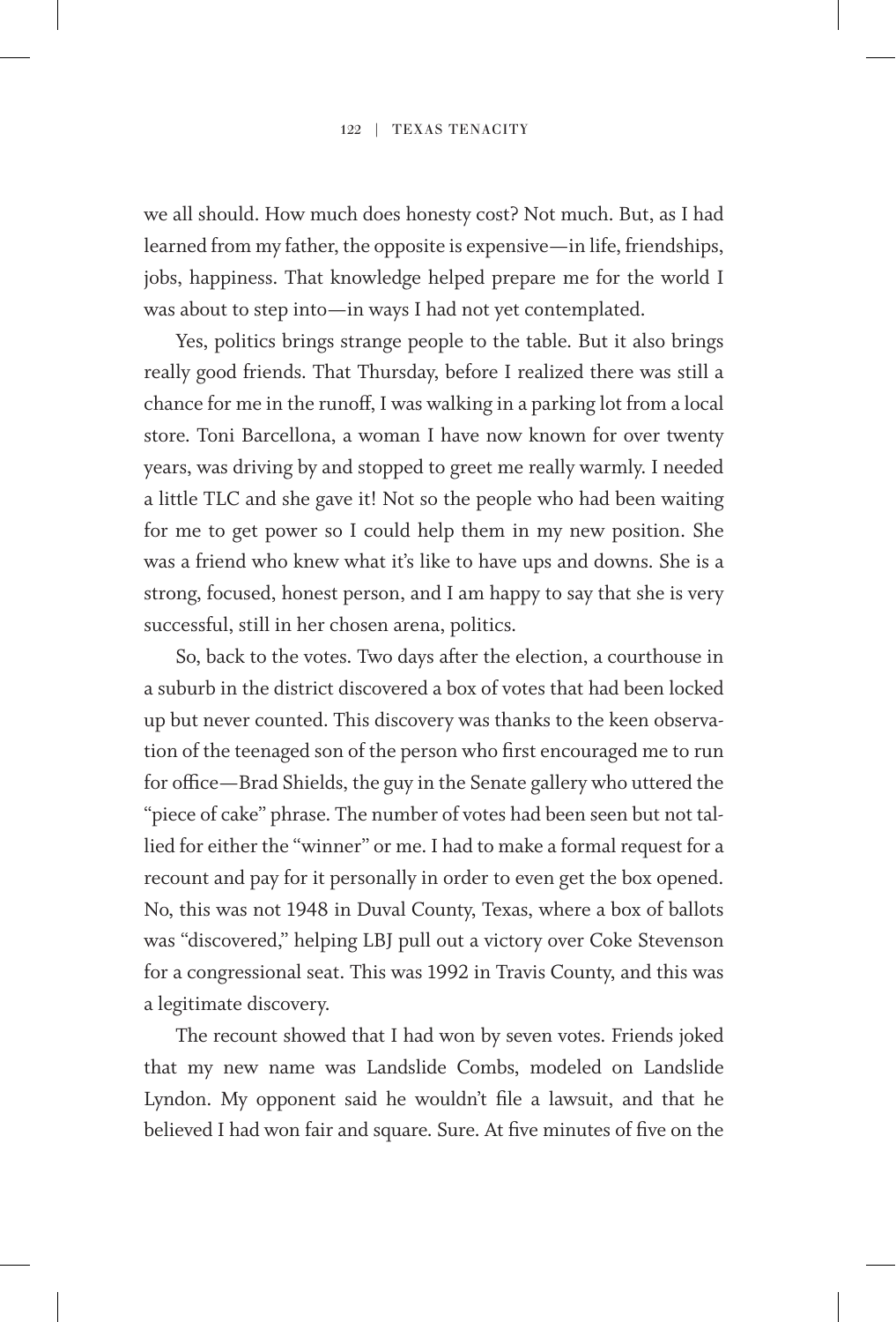lawsuit-filing deadline, he filed a lawsuit. The claim was that Democrats had voted in their own primary, then crossed over to the Republican side to vote in our runoff, which is not allowed by law, and those votes would be discarded. They found fifteen individuals who had done that, subpoenaed them, and eight showed up for court.

My opponent clearly believed that I was the recipient of the Democrat votes. These voters were required under oath to state whom they had voted for, much to their collective outrage. He believed that I was going to lose votes because they would state they had voted for me. The first two stated they had voted for him, which meant that the math showed I had won by two votes. Yep, two votes. Needless to say, I was both elated and exhausted.

There was one other very bright spot. I was able to persuade Lisa Woods to return from out of state to came back and manage my fall general election campaign. I am eternally grateful for two reasons: She is super smart, capable, and disciplined and I have to thank her very much for all the campaigns we worked on together. And more importantly, she is one of my all-time best friends. When you can laugh with someone at all hours of the day and night, you have found a treasure.

About a year and a half later, I got a call from one of the two consultants for the opponent who had unloaded such nasty and dishonest things about me. He called to apologize, and said what he had done was unconscionable. I was floored. I was also touched that he cared enough about his integrity that he felt he needed to apologize. To this day, I think fondly of his courage, because it surely took some to call me up. The campaign they waged was really terrible—not just according to me but to others who witnessed it. The other consultant has never brought it up, and my opponent claimed he didn't know about it. Of course he did. We own our campaigns, as we own all of our actions in life. Saying he didn't was moral cowardice.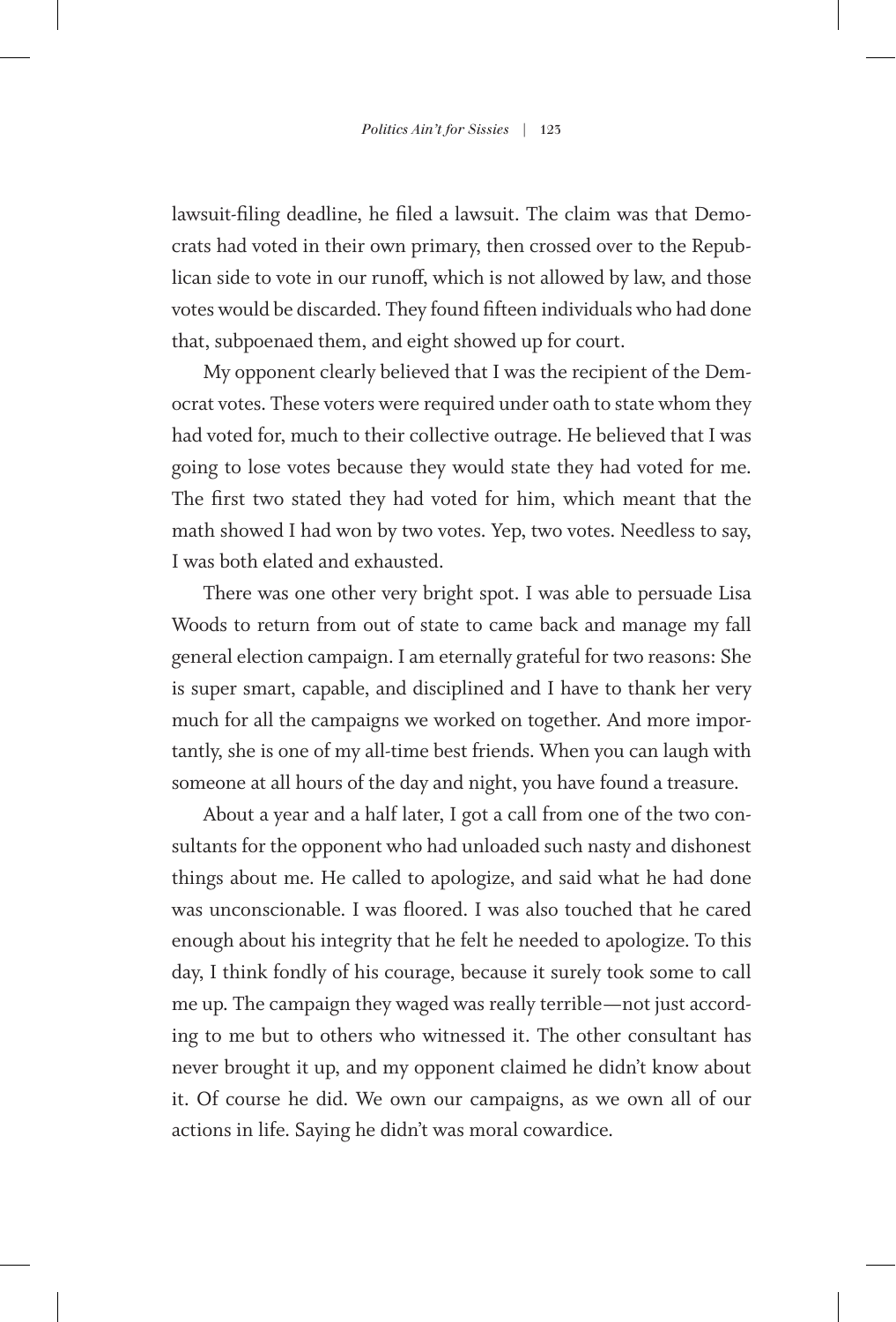So there are good people, weak people, strong and honest people—individuals that pretty much reflect the population. The problem with the weak ones is that they often wield way too much power and are frequently held unaccountable. Remember this, and learn how to manage people who have these characteristics—it is critical to your success, and the rule applies across all sectors and areas.

Once the lawsuit was behind us, and the victory of the primary election was ours, it was time to focus on the November general election—which we won. Thanks again to an abundance of really great, determined, and generous people who gave all they had helping ensure a victory. Even though many of them are still my friends, I have lost contact with others over the years. But I want to thank each of them again here. The incredible experiences I had for twenty-plus years started in 1992 with all of them.

#### *Saying "yes" and taking a risk can alter the direction of your life in very positive and powerful ways.*

After the November victory, I remember feeling like I was a dog who had just caught the car (I actually envisioned a dog with teeth gripping a bumper for dear life) and we'd be at the Texas legislature in two months or so. The bumper was in my teeth and I was hanging on for a wild ride. One idle conversation above the Senate chamber had sent me in an entirely new direction. I had been asked and I had said "yes." Saying "yes" and taking a risk can alter the direction of your life in very positive and powerful ways.

\* \* \*

An early glimpse of life as a freshman came unpleasantly. We were in the Insurance Building on the east side of the capitol while the new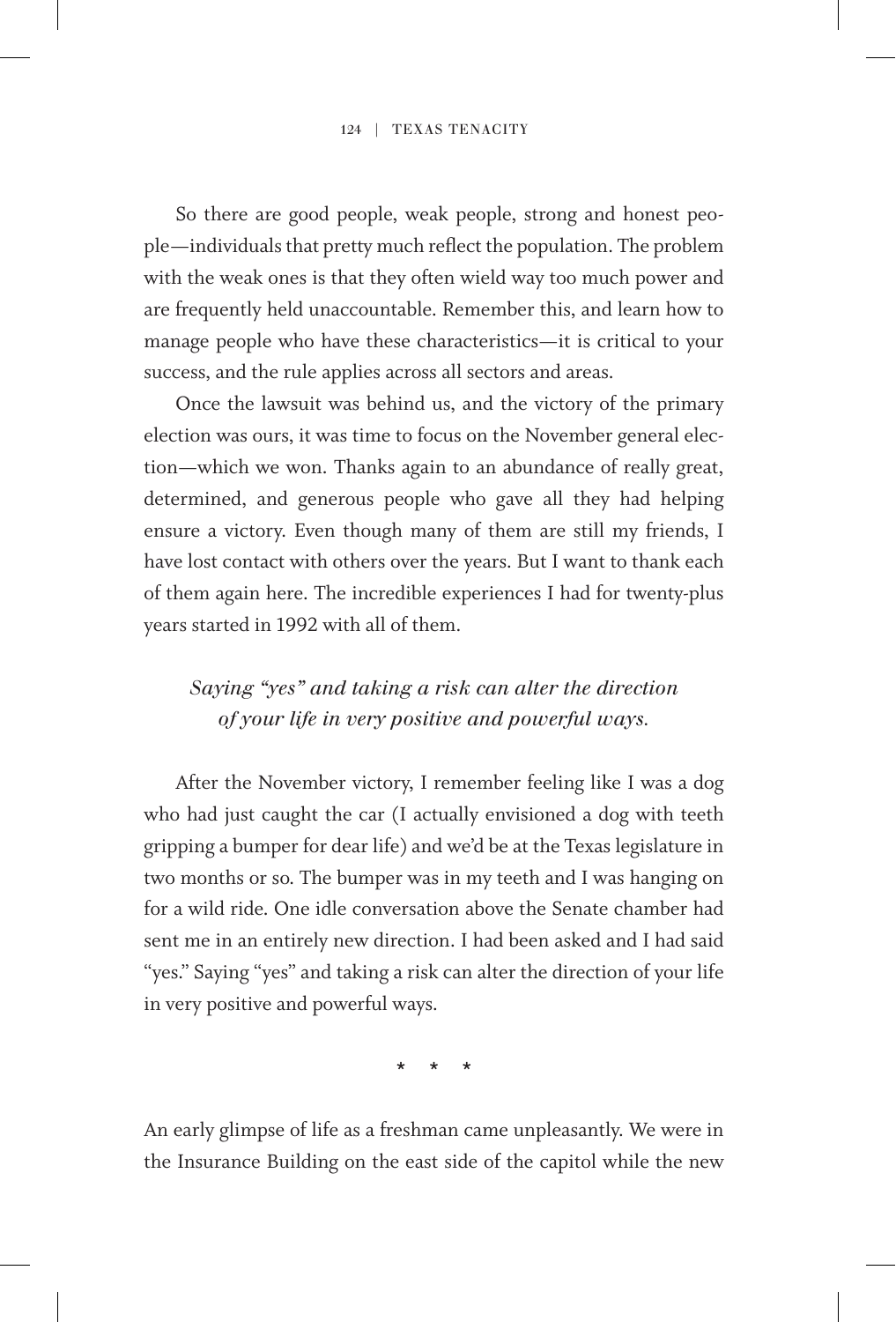underground extension was being built. Freshman Dorm is what our two floors were named. I had found out how to get office furniture and met the wonderful woman in charge of the effort. She was delightful, I followed her every suggestion, and I was proud of my efforts to be early and organized. I got my furniture and it was delivered to my new office, which consisted of an open reception area, accessible to anyone, and two locked offices behind.

I went home that day feeling tired but successful. I had furniture, an office, and I was ready. Imagine how I felt the next morning when I arrived to find about half of my furniture had been stolen and moved to another freshman's office. The only reason I still had furniture in my back offices is because they had been locked. Wow.

I guess we were electing furniture crooks who decided it was easier to take other people's furniture instead of doing the work of finding their own chairs, tables, and the rare sofa. I never did find the furniture I had chosen and was forced to accept the junk the unknown thief had deposited in its place. I suspect they put my furniture inside their own offices and then promptly locked the doors. Lesson learned: Pledges of honesty and probity aren't always upheld.

Another incident, rather amusing, was receiving my first set of business cards as a state legislator. They came with my name printed at an angle. I asked if I were already being identified as a crooked legislator. Nervous laughter. The cards were reprinted promptly.

From such an inauspicious beginning, I nonetheless enjoyed that first legislative session. I met fascinating people from all parts of the state and from all walks of life. Women were powerful in that session. Libby Linebarger, from Austin, was chairman of the House Education Committee and she did a phenomenal job with a very difficult and contentious issue. She was unfailingly polite and although she and I were of different parties, I really liked and respected her. Senfronia Thompson, a legislator from Houston, was and still is a law unto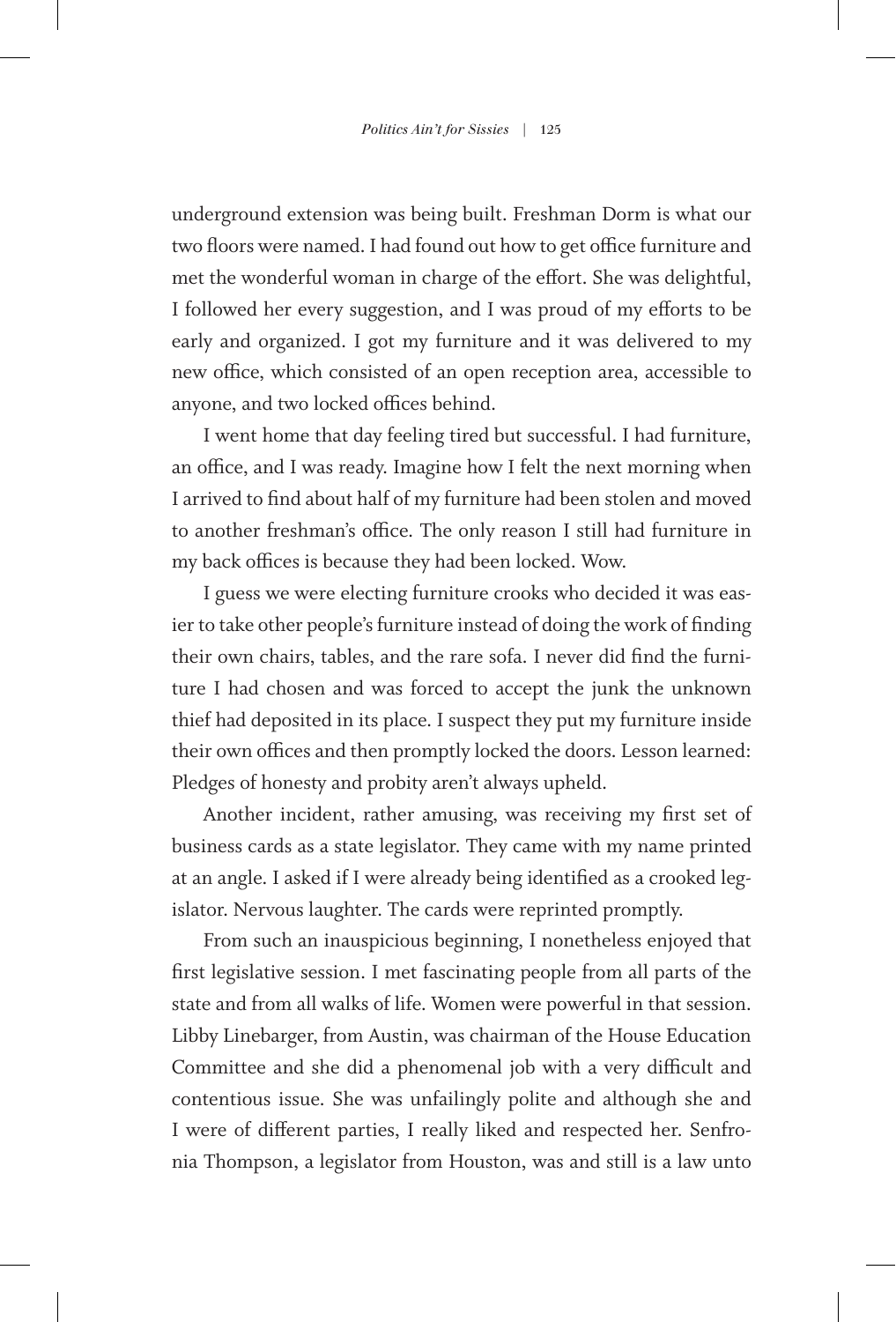herself. She also was a Democrat and ferociously focused, especially on an issue that had the potential to help so many Texas women. She wanted to pass a law on alimony and she finally got it done in the next session, as I remember. She was widely feared and widely respected. Republicans were a distinct minority. Later leaders such as Jane Nelson and Florence Shapiro in the Senate and Myra Crownover, Geanie Morrison, and Lois Kolkhorst in the House helped craft and pass landmark legislation.

But it is hard for women of both parties. Why? For many women, family concerns weighed on our minds. My three sons were only twenty-five minutes away, but others had to travel hours to be with their families. It was unmistakable that the toll taken on families was felt the most by women. Libby Linebarger, who was the mother of young twins, ultimately retired to be with her family. It was a hard decision, but I certainly understood it.

When I decided to run for office, I had high expectations. Smart ideas would have good outcomes. Reason would always prevail. What mattered was the power of ideas. Uh, not so fast.

My freshman year, I had managed to file several bills, and successfully get two of them out through their specific committee. The next step for the bills was to go through the Calendars Committee, which was like a cattle chute. What does that mean? Imagine that you have 15 or 20 committees, and about 5000 bills are filed. Not every one gets a hearing in committee because there simply isn't enough time. And often no committee member even wants the bill heard so it is dead anyway. And those that do get a hearing may not get voted out of committee and sent to the Calendars Committee, where there is a further winnowing because of the limited time on the House or Senate Floor and the logjam of bills piling up. The jam gets higher as the session comes to a close. That committee is truly a black box—what goes in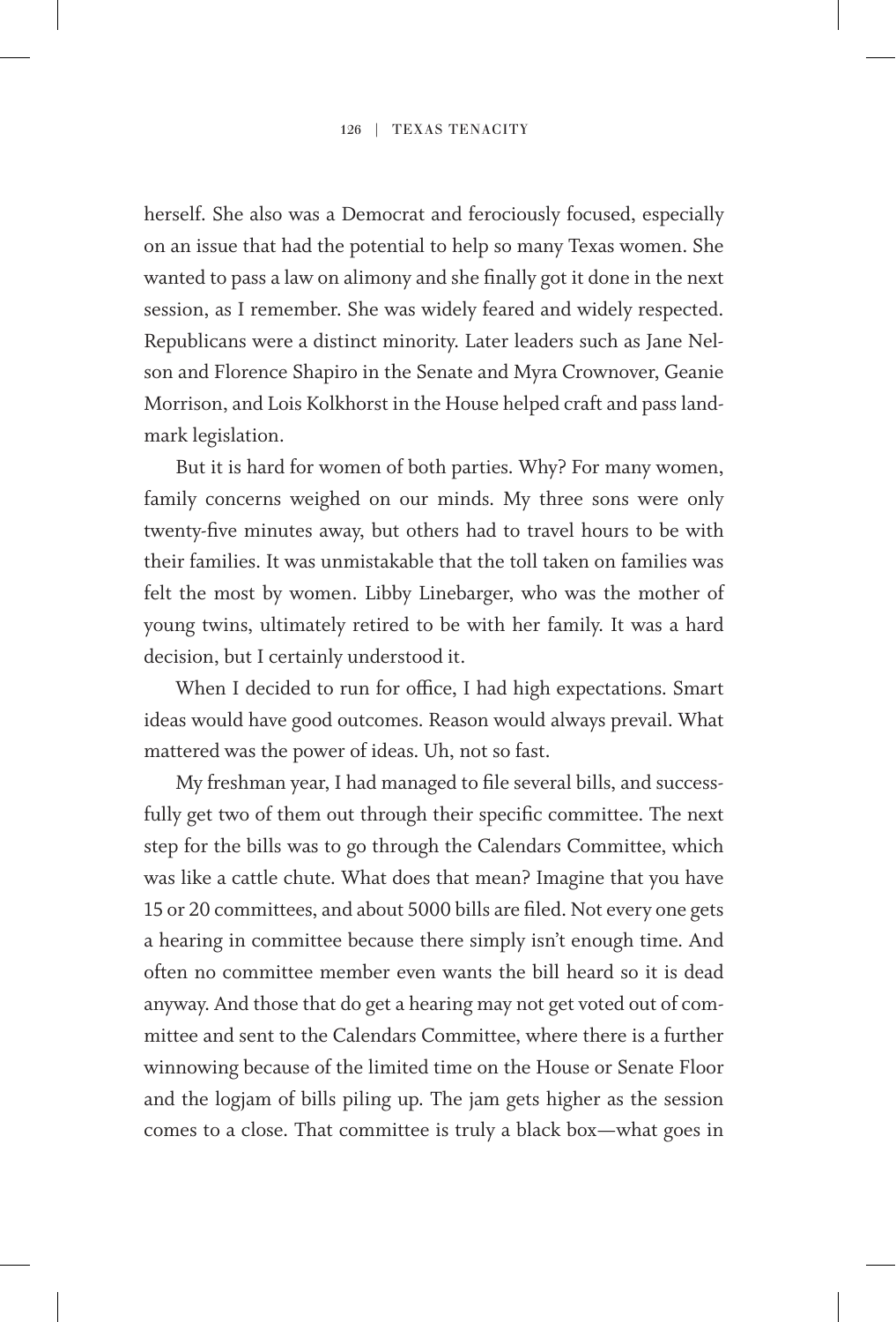may never, ever come out. And the process is very opaque. But I didn't know that at the time, due to my naïveté.

I just assumed my bills, which were perfect and brilliant, would sail through the process. On the ranch, every cow was finally accounted for, but to continue the analogy, in the legislature some "cows" went in, and a whole bunch disappeared. I solicited advice from a state representative named Robert Eckels from Houston who was on the committee. I asked him what to do to move my bills out of the Calendars Committee in order to get them in a position to be voted on the floor.

He told me, "Work the committee." What was that? He further explained, "Go see every member of the Calendars Committee and explain the bill to him or her and get feedback." I did exactly as he suggested. Muted responses. Then I decided to be memorable. I got index cards for each member, Scotch-taped a Jolly Rancher candy to each card (since I was a rancher, why not be jolly?) and wrote on the cards, "I hope you will think sweet thoughts" about the particular bill. My handwriting is normally pretty bad so I toiled over each one. All was going well until I got to the chairman of the committee, Mark Stiles. He was a tall, imposing figure, not known for suffering fools gladly.

"Combs, I don't like candy." That immediate response gave me pause.

"What would you prefer?"

"Chewing tobacco. Beechnut."

I stomped back to my office swearing I would never give in to that kind of nonsense. Two days later, the bill was still sitting in Calendars, so I asked a staffer to get me some Beechnut chewing tobacco. I handed over the money and hoped it would work. If I was going to have to play the game with vigor, I decided to up the ante. I asked the House photographer to document me giving the chewing tobacco to the chairman.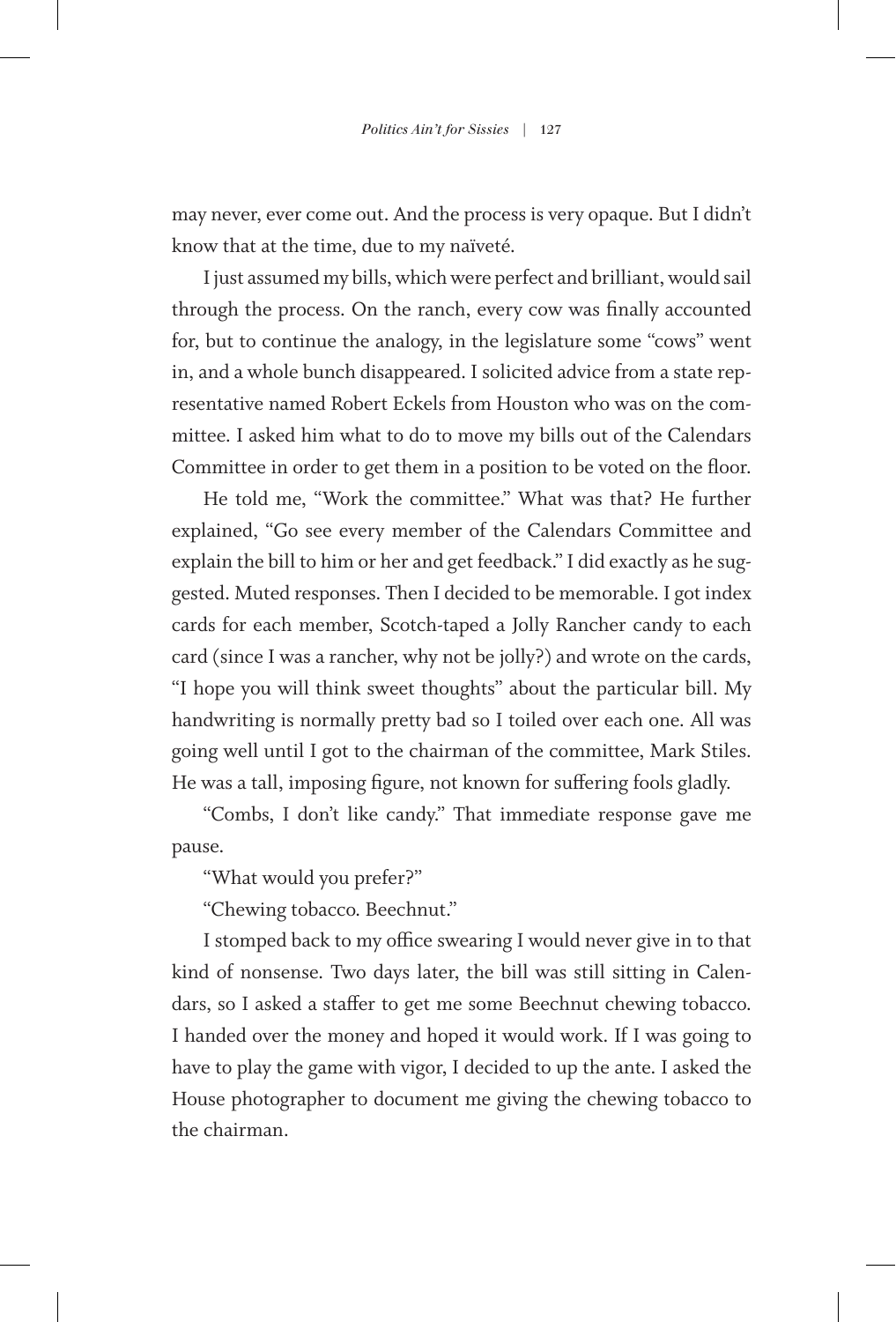I wrote the bill numbers of both of my bills on the packet of Beechnut along with "Hi there, Mark," and some hearts and x's. I handed it to him and kissed his forehead way high up as the House photographer took our picture. Both bills were out of committee within forty-eight hours.

## *If the straightforward path won't work, get creative and go around it. If it's important, don't quit.*

Another lesson learned. If the straightforward path won't work, get creative and go around it. If it's important, don't quit. I was not in the slightest embarrassed. I had learned that I needed to be creative and proactive if I wanted to get my two bills (out of the many thousands of bills in committees) out onto the House floor for a vote and keep them moving to passage. Pragmatism ruled the day. It was a very useful lesson for many areas—for that situation and different ones to come. There is usually some other way to get things done, even if at first you can't spot the solution.

The session wore on into the spring, and late-night committee meetings became the norm. Although I was only seeing my two sons still at home a couple of nights a week, I was able to make it up over the weekend. The third son was off at school at the Texas Academy of Math and Science in Denton and later in college.

We had pagers back then and my youngest son, David, learned how to have me paged. I remember being at the front mike on the House floor and feeling this weird buzz. It was the eleven-year-old. He missed me and it was hard for him. I was so glad I could be home every night, even if it was late. But it was difficult at times to balance being a mom and being at work. Two of the boys had birthdays during the session and I picked up their birthday cakes, a month apart, at 2:30 in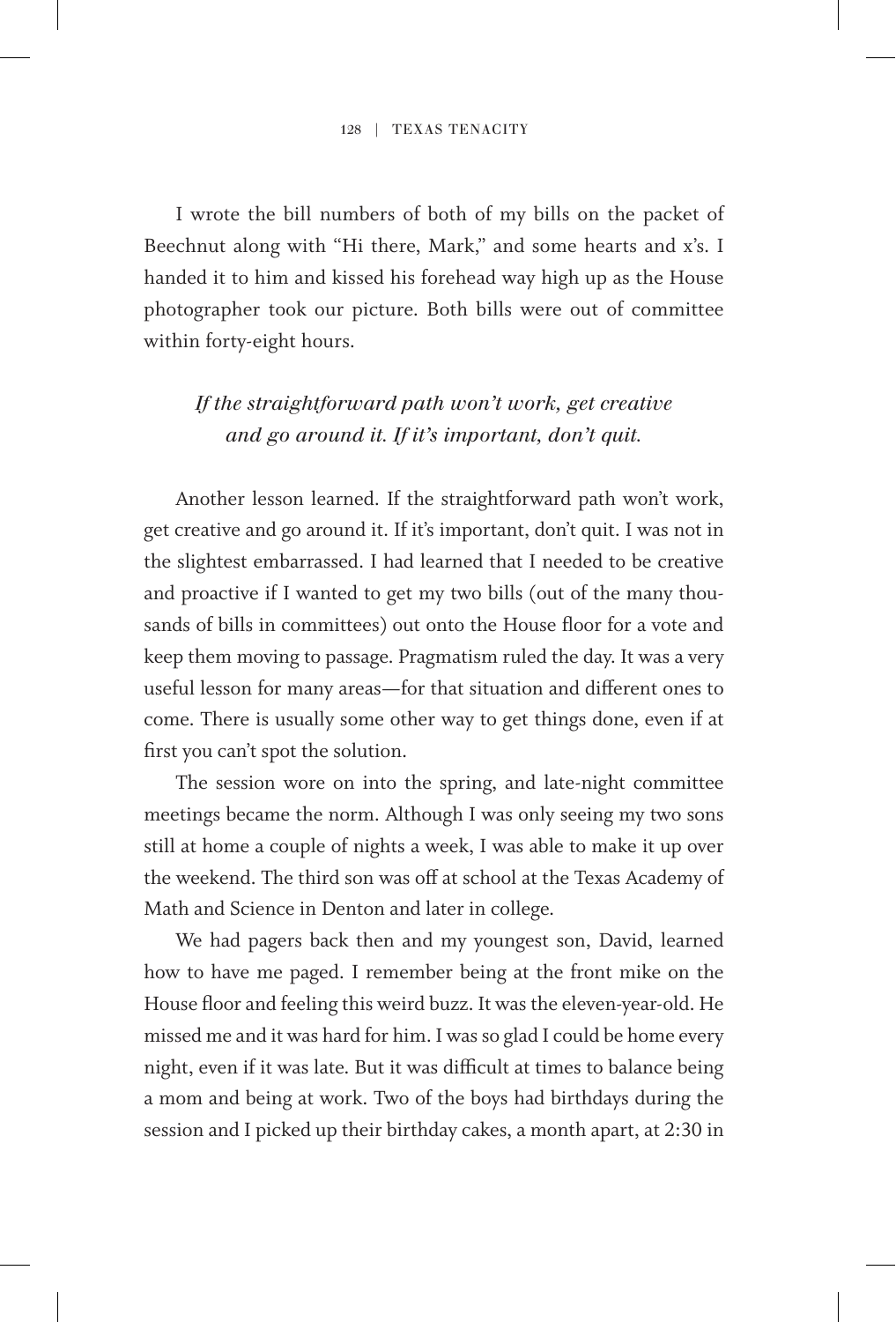the morning from the bakery in the Safeway grocery store. Thankfully, they were open at that time! But the good news was that the session was only every other year and then just 140 days long. For those of us who work jobs that don't have usual hours, it can be challenging. But somehow, we make it work, don't we?

\* \* \*

Late in a legislative session, people are tired. It grinds on and a bit of light relief is welcome. Humor definitely has its place. A House member named Renato Cuellar had a whistle stashed in his desk, and several times during my first session, he would blow the whistle as a bill would come crashing down, brought down by a barrage of "No" votes. It sounded like a train whistle and it made all of us laugh.

Or the members of the House would poke fun at another House member who had written a poorly drafted bill. One of my long time friends, David Swinford, from a very rural part of the state, had written a bill about labeling seeds. As drafted, it would have meant that each and every single, individual seed would require its own label instead of requiring the packaging to be labeled. Oops! Consternation ensued when he realized what he had done.

He went to the front mike where bills are presented and asked for everyone to vote against his bill. He then went to the back mike where you pose questions of the bill sponsor and asked the same again. An unusual request, to say the least.

The voting results are illustrated by lights on a big board at the front of the House. Green means "yes," red means "no," and white means "present not voting."

There was a wave of flickering lights. At first, the entire 150 votes showed bright green. David was getting panicky. He begged us to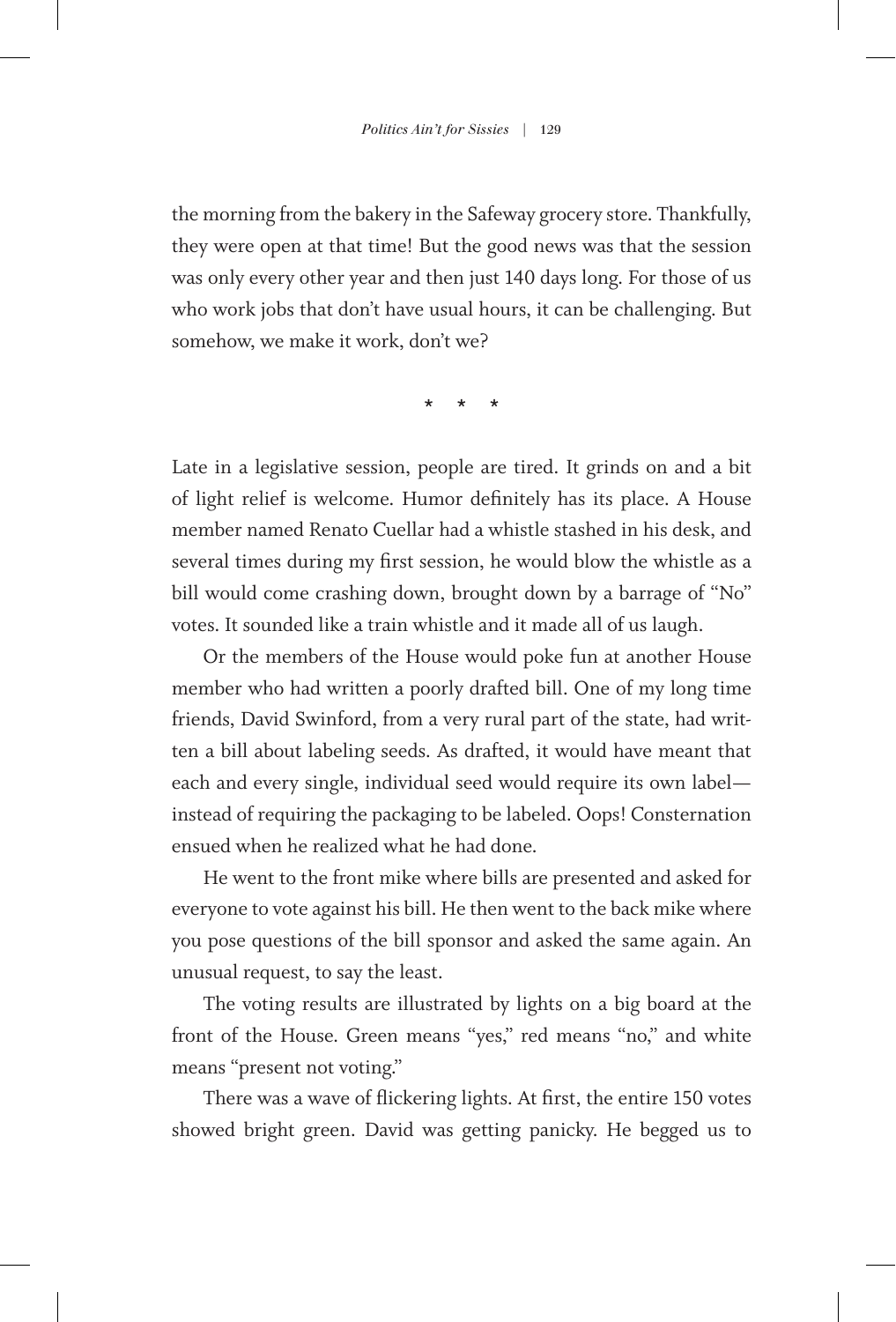kill his bill. Then they all showed white or present not voting. David pleaded again for us to kill his bill. Finally, the board turned completely red. He was so relieved.

I found a lesson here too. Many of the House members have decades-long friendships. I certainly do. It was a good experience to be among colleagues, and we all supported one another when we could. We had to represent our districts and do right by our constituents, but we could also treat one another with respect, laugh, argue, and also remain friends. Yes, there were contentious times and plenty of disagreements, but the critical part of the work was that each of us was ultimately working together for the betterment of the state and its millions of citizens.

Occasionally the House floor could turn a bit weird. It turns out to be no surprise that men sometimes have a problem with women . . . about sex. Twenty-five years ago I decided to write a romance novel. I had read a whole slew of them, joined a writing group for input and advice, and forged ahead with writing it. I was totally surprised it got published under my own name—back in the late '80s. It wasn't a bodice ripper, just the kind of book that was sold back then in drugstores. I loved my characters. They talked and argued and did what they wanted and I kept typing, basically recording what they were saying. It was pretty much a cookie-cutter, Harlequin Romance–type book from years past. It wasn't a blockbuster, barn burner, or a bust. It almost paid the publisher back my small advance. When I had my incredible legislative primary, it didn't come up at all.

> *Remember, I had seen my share of calf castrations on the ranch and there was almost nothing anyone could say that would cause me embarrassment. I gave as good as I got.*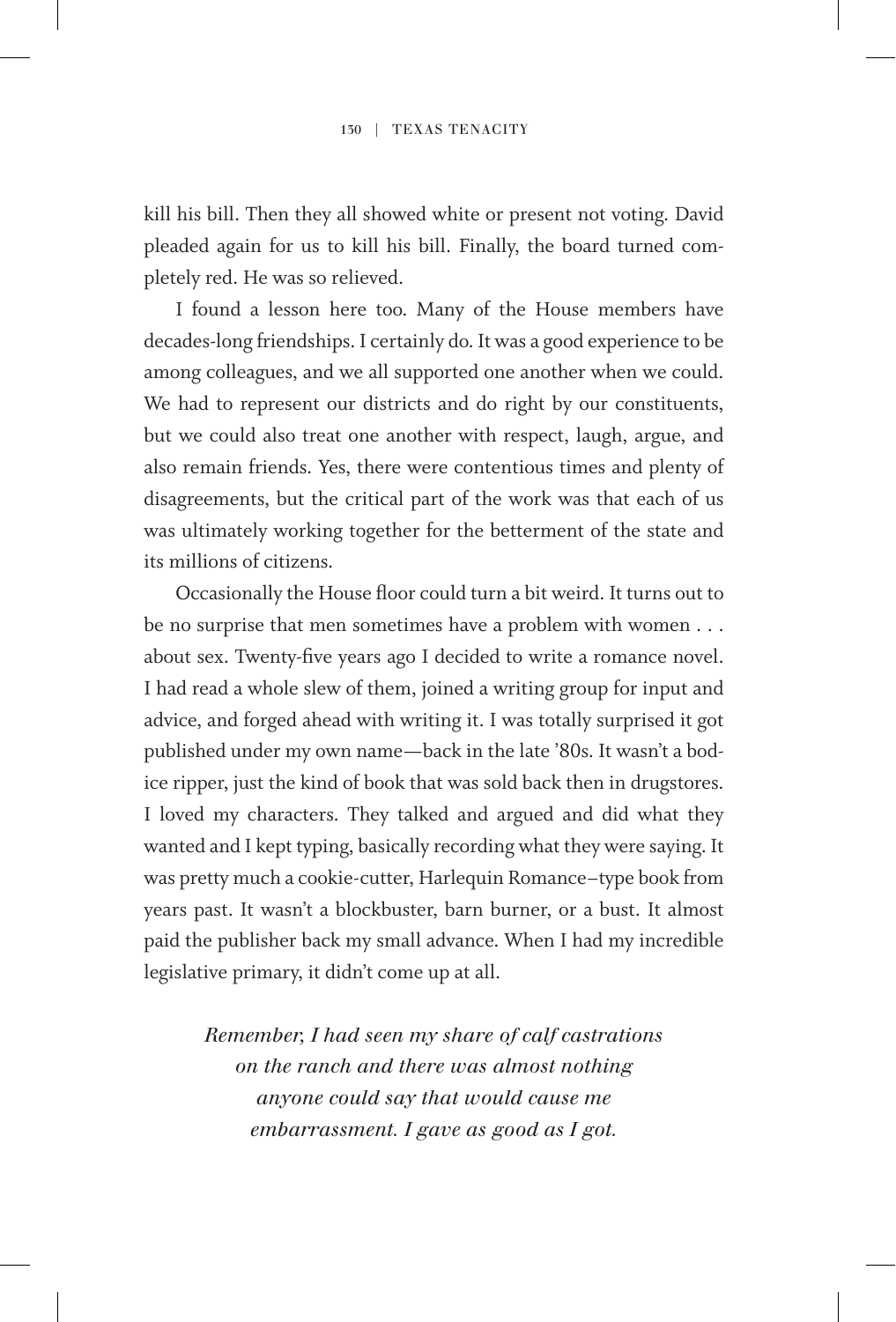Piece of advice, which bears repeating many, many times: Do not ever put your own name on a romance novel if you have any expectation of getting into politics. Or if you do, get ready to brave the comments and the harassment, mostly by the opposite sex. Printed copies of the chapter where man meets woman in the bedroom made the rounds while I was serving in the House of Representatives, and various chairmen of important committees thought it important to let me know they were reading it. I didn't feel it was sexist, just normal legislative harassment. The things the guys did to each other were phenomenal. This was pretty minor, and I thought it was funny. Remember, I had seen my share of calf castrations on the ranch and there was almost nothing anyone could say that would cause me embarrassment. I gave as good as I got.

The members were way too bored, and it was nearly the last week of the session. My major landmark legislation was on the House floor, ready to head to the Senate for the all-important final vote. I was defending it from the front microphone and then—a friend of mine, a state rep from Houston, strolled up to the questioner's microphone at the back of the chamber and asked:

"Representative Combs, do you feel a deep, burning, extraordinarily passionate desire to pass this bill?"

Huh? What was he talking about? Light dawned. The book. I had already been made aware that "the guys" were titillated by, well, mammaries. Guess that is where the adjective "titillated" comes from. I paused and then the devil made me do it.

Southern accent time. I put my hand to my throat, and told him, in the best, yet safest, imitation I could manage of Meg Ryan at the famous lunch scene, "Yes, I do. I would do just about anything for this bill." I tugged at the collar of my suit as though I were too hot. Heads were turning. No one around the floor had the foggiest idea about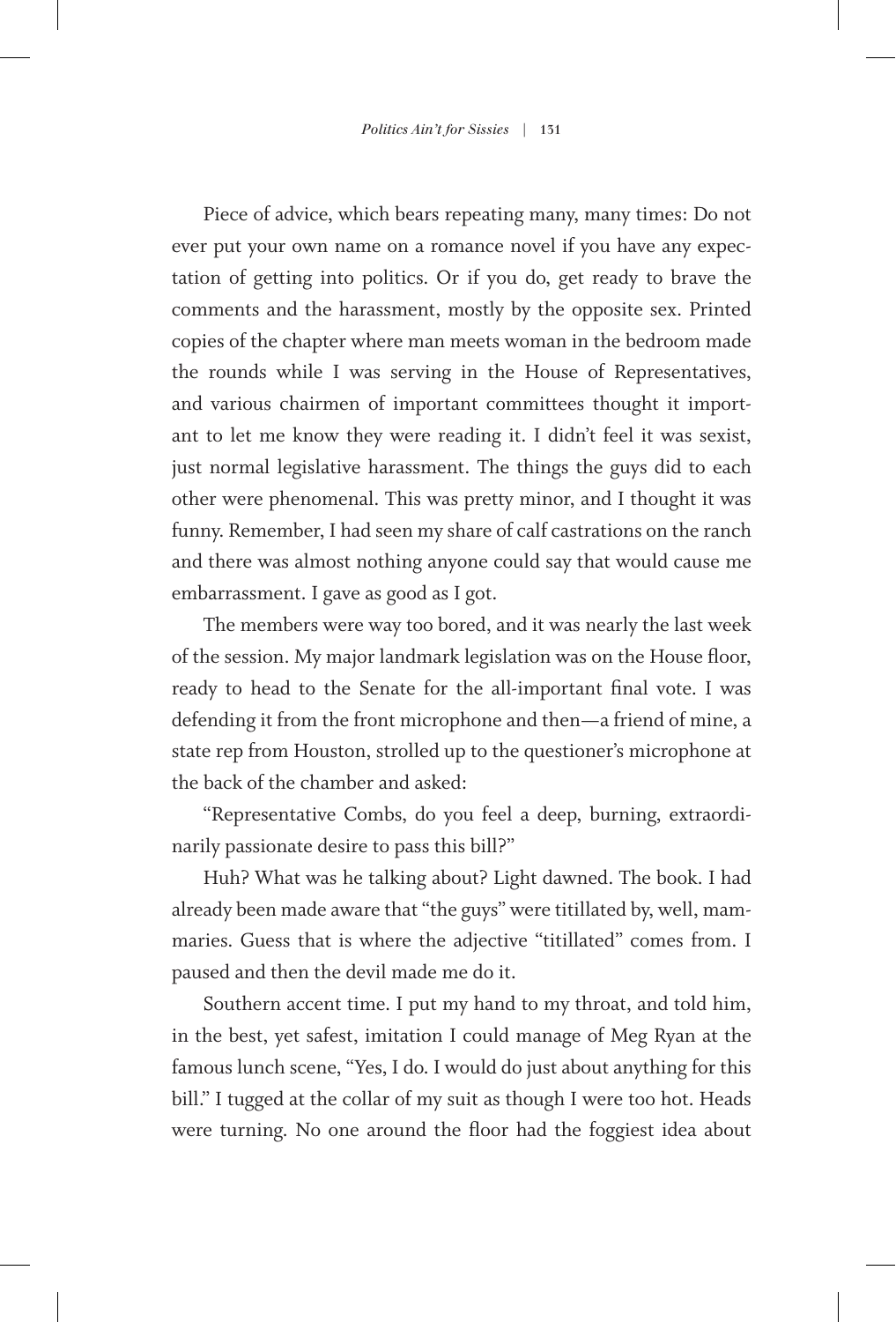what was going on. The floor was silent. My friend smiled, said he liked the bill, and the bill passed.

One little problem. Unbeknownst to me, my husband and oldest son, just back from his third year at MIT, were in the audience, sitting up in the gallery. Yes, I had plenty to explain later. But it also showed my son I was a human, and that there is more than one way to handle harassment from others. Grace and humor come in handy when the situation is not too serious.

After all the fun and accomplishments I had while in the House of Representatives, I decided to run for higher statewide office, for the position of Agriculture Commissioner. All of a sudden my romance novel became a cause célèbre. I was proud I had decided to write a book and that I was able to get it published. What was the issue here, other than one chapter that talked about intimacy between two consenting adults? To a few people, it was a big deal and in a very icky way. Several male reporters got way too invested in talking about "the chapter" where "the scenes" were. I honestly believe one reporter from the *Statesman* had some kind of male-female troubles, because he displayed a near obsession with the book. He couldn't shut up about it. On and on. Good grief. He needed to get a real life. He implied there was something weird about me having written it, and he wrote about it repeatedly. The point, in his view, was that a woman who wrote this kind of book was of questionable worth. He didn't write about my qualifications for the higher office I was seeking with anywhere near the same zeal.

Another reporter, who positioned himself as hugely funny, basically said all romance novels were trash and women who read them were essentially dumb. Not that he used that word, but he belittled all readers and writers of the genre, which meant he was taking aim at women. Romance Writers of America took issue. Austin is a place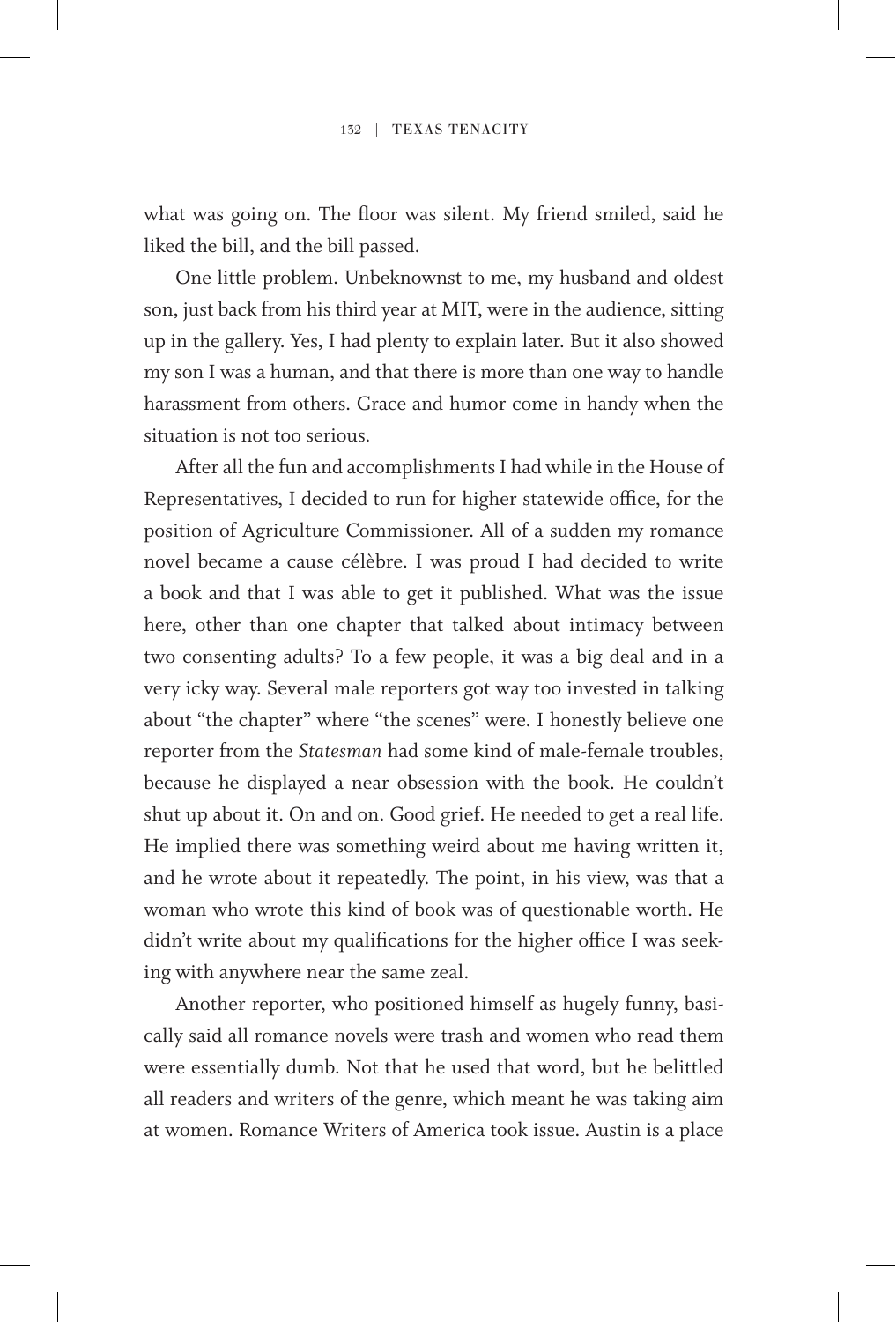that prides itself on being progressive, forward thinking. And generally people in Austin value women and advocate for equal rights. What on earth was going on now? Austin, twenty-first century, left of center, was showing nineteenth-century views of women, morality, and culture. Was it all just because I am a Republican? Maybe. But the deliberate contempt shown for women, the demeaning of them through the successful genre of romance novels, and the almost palpable dislike for me because I wrote a romance novel seemed heavy handed. As women, we can find a lot of different ways to manage these occurrences effectively—often through using humor in reverse—but we must also work to change attitudes and behavior, as should men. Period.

Juxtaposed with these ugly interactions was the fun I had with an editor some time later. I was in an editorial board interview with *The Dallas Morning News* while I was running for State Comptroller/ Treasurer in 2006. My Democratic opponent took verbal flight as he opined that there was no way I could ever hold any kind of responsible position since I had written the novel. I am not kidding. He hadn't read the book, as far as I know, but the newspaper articles describing my prose were quite lurid, once again picking up words and adjectives from the famous chapter. The opponent was horrified that such a book even existed, and he made it clear that I was therefore unfit for any kind of public office. The male newspaper editor continued to ask question after question, questions that I, as a former assistant district attorney, would call leading. My opponent took the bait and basically revealed that his entire campaign strategy was based on the book, and how it disqualified me from serving in public life.

*Find your allies, and take no guff.*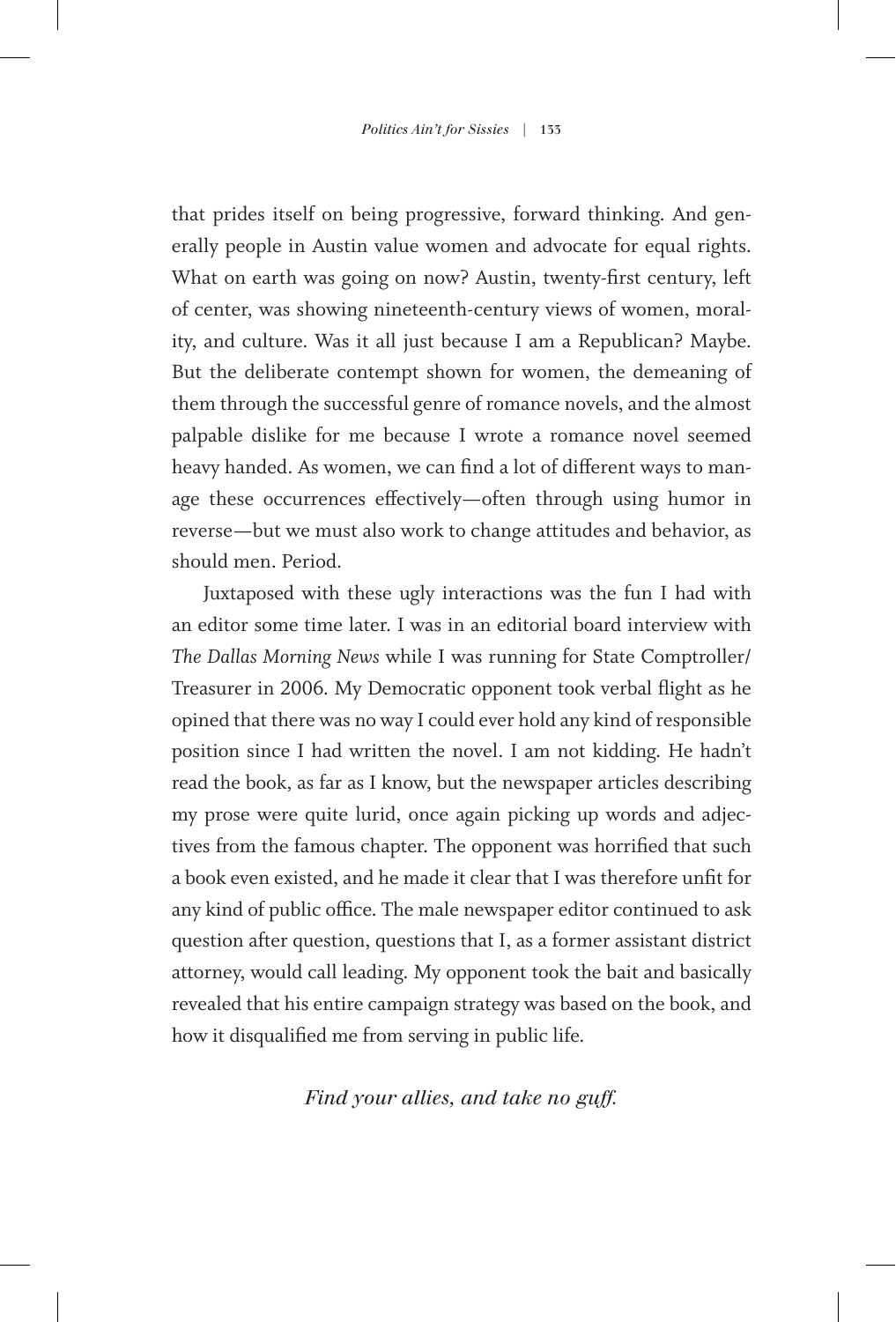We finished the interview and the editor asked me to stay behind. He opened his jacket and, with a smile, removed from an inside pocket a copy of my book, which he asked me to autograph. I did, and thought it was pretty funny that he had deliberately and cleverly led my opponent to make those ridiculous remarks. He was supporting me in his own way. Sadly, I cannot say these kinds of interactions are unique to me. I think women face unfair judgments frequently. I say: Do as I did. Be strong and move ahead. Find your allies, and take no guff. As the author Alice Walker said, "The most common way people give up their power is by thinking they don't have any."

As it turned out, many of my former colleagues who'd waved around the burning hot, infamous chapter, asked me to send them a copy. I obliged, inscribing each one by name, noting that each man had been the inspiration for the book's hero, Ross, and that I was thinking of them when I wrote the character. Not true, of course, since I had written the book years earlier. But it seemed to be poetic justice. I wonder how many of them showed those inscriptions to their wives?

\* \* \*

Women are generally believed by the public to be more honest and more ethical than men; whether or not we are too chicken to be crooked, we just aren't as bad as the guys. I personally like to think it is because we are more real-world—and we represent over half of the population, big chunks of the economy, and have to deal with families, work, communities, and so forth. I suspect we end up having to cover more of life's bases than the men, and being a bad player just takes up too much time.

Since politics involves power and money, it makes sense for women to be very attentive to the purse strings. We decide about home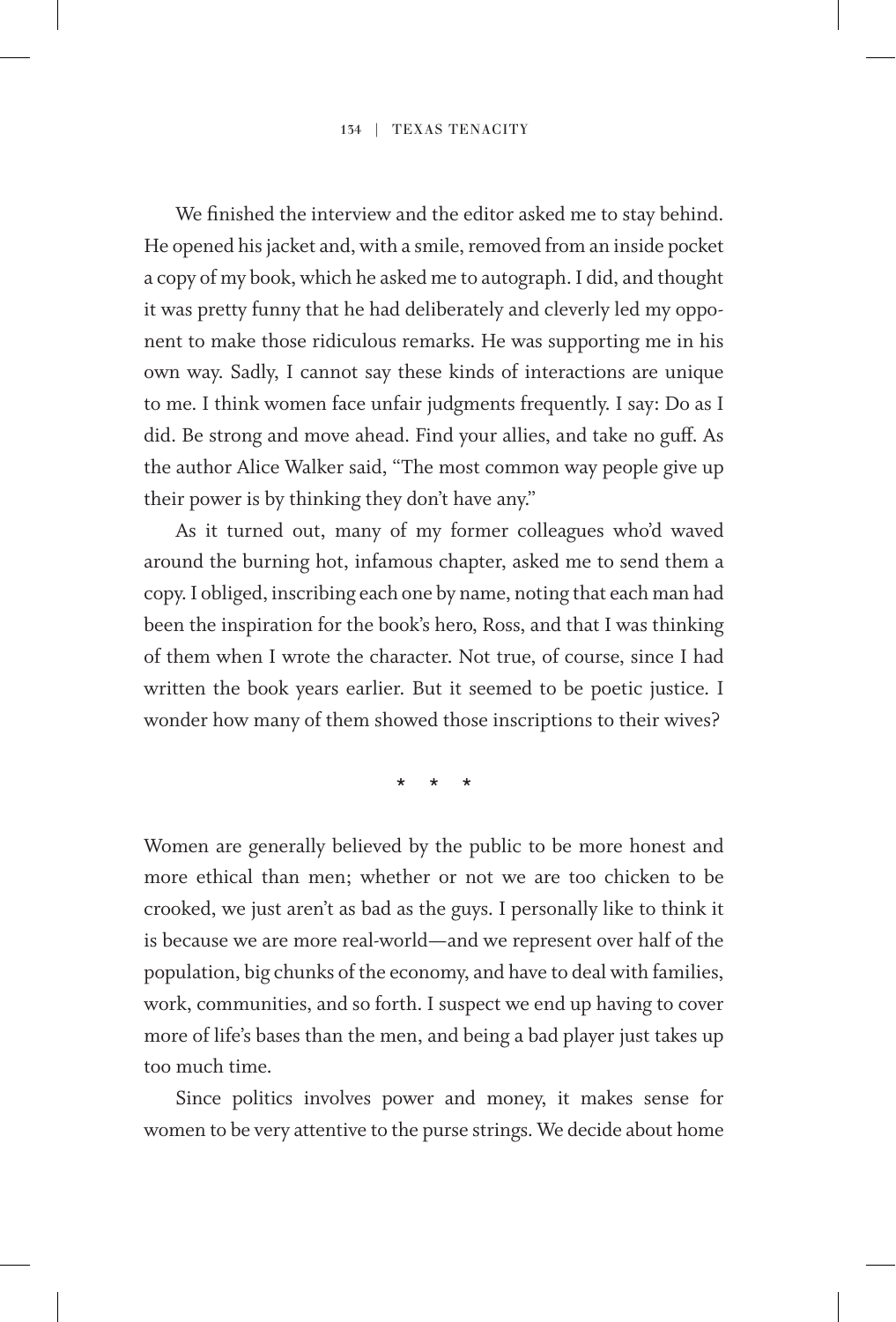mortgages, car payments, student debt, and long-term financial issues for our family. If we have a significant other in our lives, we do those things in tandem. And whether you earn a lot or a little, or stay at home, these issues matter. The financial decisions we make have significant impacts in each of our lives, and the more we know, the better prepared we are for the inevitable unexpected events.

Politics can, of course, appear in our religious institutions, universities, schools, and communities. Any decision-making ultimately involves the art of politicking.

\* \* \*

What do women need to do to be more effective power players? My own observation is that you have to always make allies, count your votes, work the "room," and keep on plugging. And maybe even jump into the arena yourself if you want to be an effective contributor to society in this way.

What is noteworthy in all of this experience is that some things don't change. More than twenty years later we are still debating about water, education, roads, you name it. So things get done and then undone. You win for a while, lose, get back up, and keep on going.

One more thing. Another significant part of this experience was that I was willing to jump in the ring. I was focused and pragmatic about it, I didn't give up, and I won. But I didn't just win an election that catapulted me into a whole new arena; I also fought and won to become a greater participant in what happens in our society—and to do it in a very different and amazing way.

I believe strongly that we need more women in the world of lawmaking and governing. In Texas, only about 22 percent of the members in the Texas State House and Senate are women—and only three